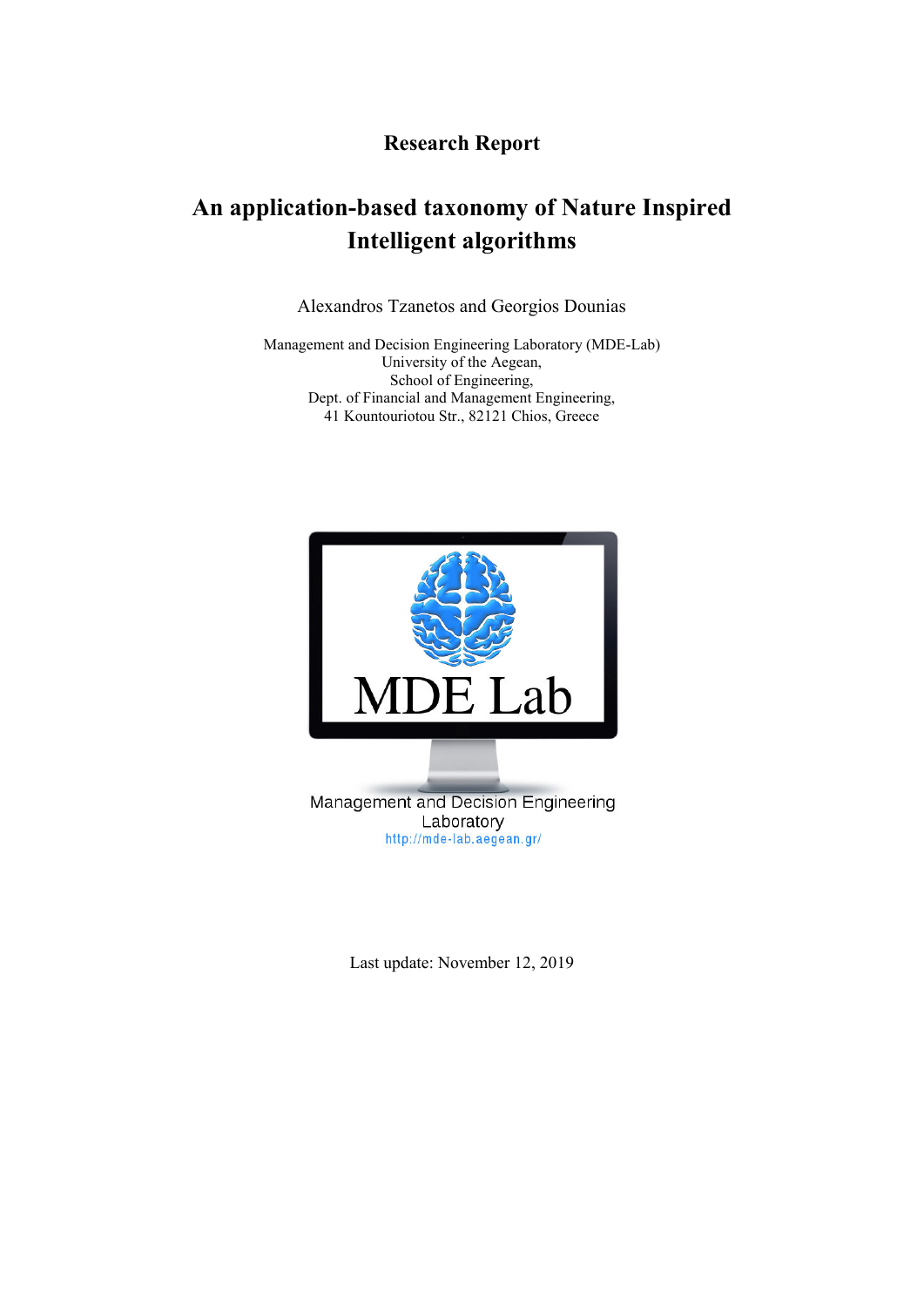# **Contents**

| Nature Inspired Algorithms applied only in benchmark functions in their initial work4        |  |
|----------------------------------------------------------------------------------------------|--|
| Nature Inspired Algorithms applied on real world problems in the work that were presented .7 |  |
|                                                                                              |  |

# **List of Tables**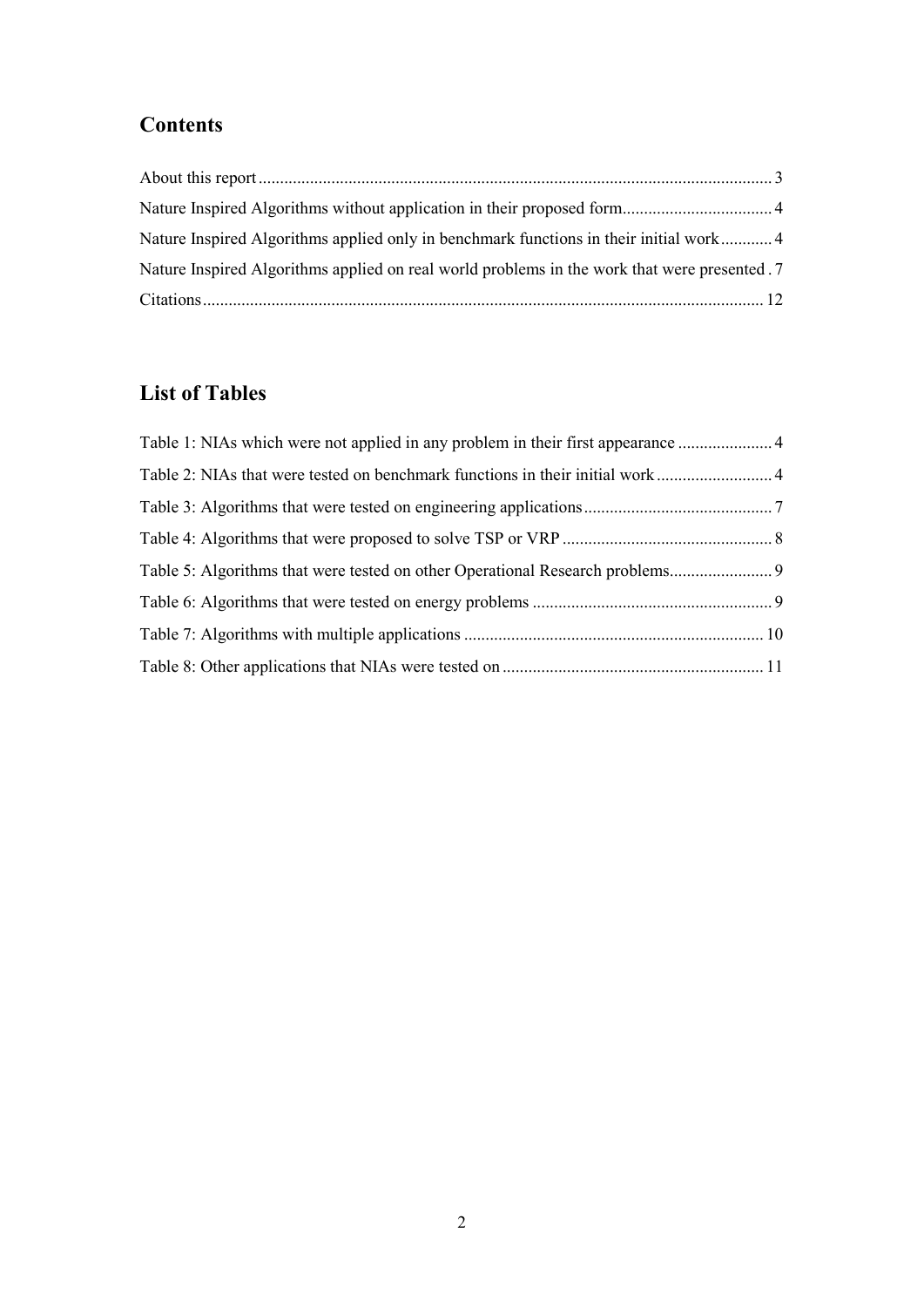### **About this report**

The rapidly growing field of Nature Inspired Intelligent techniques consists of more than 200 algorithms. Thus, it is hard to keep an eye on all these schemes and study them. In this report all nature-inspired algorithms (NIAs) are classified according to the problems on which they were applied in the work that they were initially introduced. This taxonomy presents three classes: (a) algorithms without application, (b) algorithms tested only in benchmark functions and (c) algorithms coping with real world problems when they were initially introduced.

The interested researcher can find useful information about the initial application area of each Nature Inspired Intelligent (NII) algorithm, while he can also discover the paper into which every algorithm has been introduced in literature for the first time.





At the end of the report, the paper where each algorithm was initially proposed is cited.

#### How to cite this report:

Tzanetos, A. and Dounias, G., 2019. *An application-based taxonomy of Nature Inspired Intelligent algorithms*. [Research Report] Chios, Greece: Management and Decision Engineering Laboratory (MDE-Lab) University of the Aegean, School of Engineering, Dept. of Financial and Management Engineering. Available at: <http://mdelab.aegean.gr/images/stories/docs/ reportnii2019.pdf> [Accessed dd Mm. yyyy].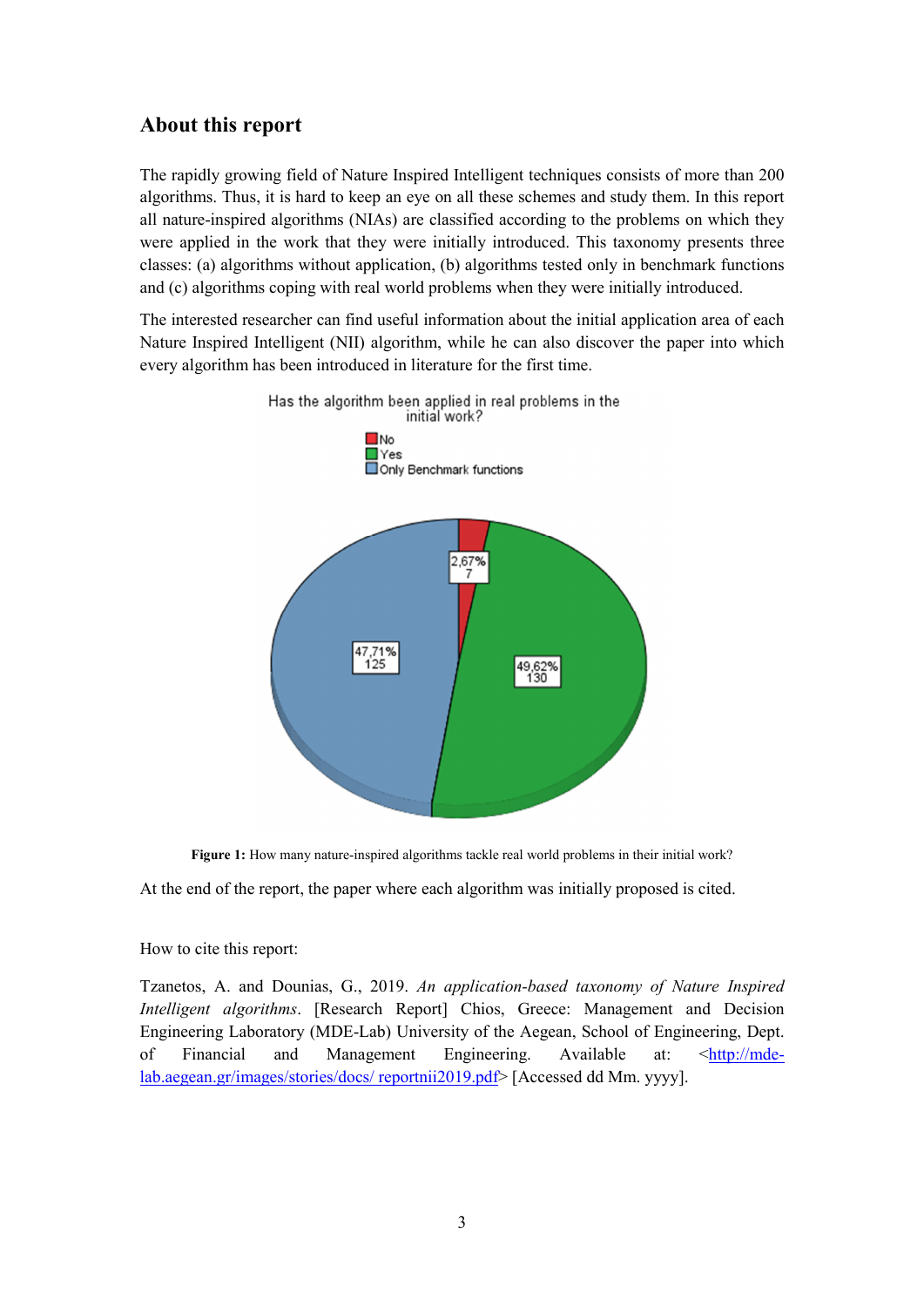# **Nature Inspired Algorithms without application in their proposed form**

The algorithms included in Table 1 below were not applied in any problem in their first appearance. As someone can see, all these algorithms have been presented before 2010, when the need to present the performance in some benchmark problems has been made necessary.

| <b>Algorithm</b>                  | Reference                       |
|-----------------------------------|---------------------------------|
| Ant Colony Optimization           | (Dorigo, 1992)                  |
| Bacterial Foraging Optimization   | (Passino, 2002)                 |
| <b>BeeHive</b>                    | (Wedde, Farooq and Zhang, 2004) |
| Glowworm Swarm-based Optimization | (Krishnanand and Ghose, 2006)   |
| <b>Hysteretic Optimization</b>    | (Zarand et al., 2002)           |
| Japanese Tree frogs calling       | (Aihara et al., 2008)           |
| Saplings Growing Up algorithm     | (Karci and Alatas, 2006)        |

**Table 1:** NIAs which were not applied in any problem in their first appearance

However, some of them are considered established techniques with numerous applications, such as Ant Colony Optimization (11,515 citations based on Google Scholar).

### **Nature Inspired Algorithms applied only in benchmark functions in their initial work**

After 2010, the comparison between methods has been done a difficult task because of the increasing number of nature-inspired intelligent methods. In some cases, authors tested their proposed schemes in benchmark mathematical functions to show the performance of the proposed algorithm in opposition with another older method. In Table 2 below, all these algorithms are mentioned.

**Table 2:** NIAs that were tested on benchmark functions in their initial work

| <b>Algorithm</b>                           | Reference                             |
|--------------------------------------------|---------------------------------------|
| Allostatic Optimization                    | (Osuna-Enciso et al., 2016)           |
| Animal Migration Optimization              | (Li, Zhang and Yin, 2014)             |
| Artificial Bee Colony                      | (Karaboga and Basturk, 2007)          |
| Artificial Butterfly Optimization          | (Qi, Zhu and Zhang, 2017)             |
| Artificial Electric Field Algorithm        | (Yadav, 2019)                         |
| Artificial Infectious Disease Optimization | (Huang, 2016)                         |
| <b>Artificial Physics Optimization</b>     | (Xie, Zeng and Cui, 2009)             |
| Artificial Searching Swarm Algorithm       | (Chen, 2009b)                         |
| Artificial Showering Algorithm             | (Ali et al., 2015)                    |
| Atmosphere Clouds Model Optimization       | (Yan and Hao, 2013)                   |
| <b>Attraction Force Optimization</b>       | (Bendato et al., 2016)                |
| Bacterial Swarming Algorithm               | (Tang, Wu and Saunders, 2007)         |
| <b>Bald Eagle Search</b>                   | (Alsattar, Zaidan and Zaidan, 2019)   |
| Bat Algorithm                              | (Yang, 2010)                          |
| Bat Sonar Algorithm                        | (Tawfeed, 2012)                       |
| Bee Swarm Optimization                     | (Akbari, Mohammadi and Ziarati, 2010) |
| Beetle Antennae Search Algorithm           | (Jiang and Li, $2017$ )               |
| Big Bang - Big Crunch                      | (Erol and Eksin, 2006)                |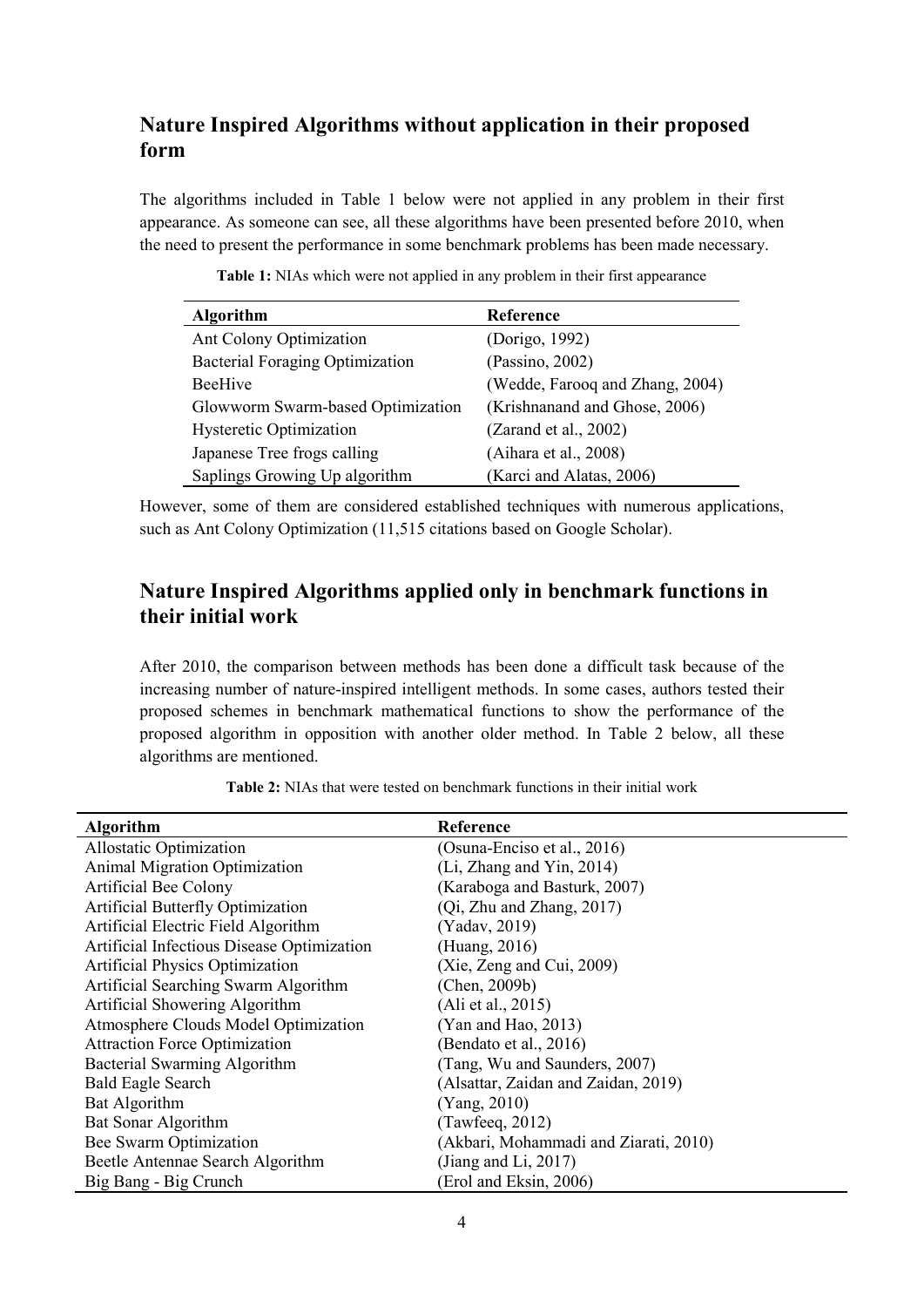Bird Mating Optimizer (Askarzadeh, 2014) Bird Swarm Algorithm (Meng et al., 2016)<br>Bladder Worts Suction Algorithm (R. Gowri and R. Rathipriya, 2018) BladderWorts Suction Algorithm Blind,naked Mole-rat Algorithm (Shirzadi and Bagheri, 2012) Blue Monkey (Mahmood and Al-Khateeb, 2019) Butterfly Optimization Algorithm (Arora and Singh, 2019) Camel Algorithm (Ibrahim and Ali, 2016) Cat Swarm Optimization (Chu, Tsai and Pan, 2006) Cheetah Based Optimization Algorithm (Klein, Mariani and Coelho, 2018) Circular Structures of Puffer Fish (M. C. Catalbas and A. Gulten, 2018)<br>Circular Water Wayes (Colak and Varol 2015) Cockroach Swarm Evolution (Wu and Wu, 2015) Cockroach Swarm Optimization<sup>1</sup> Collective Animal Behavior (Cuevas, Fausto and González, 2020) Competition over Resources (S. Mohseni et al., 2014) Coyote Optimization Algorithm (J. Pierezan and L. Dos Santos Coelho, 2018) Cuckoo Search (X. Yang and Suash Deb, 2009) Cuttlefish Algorithm (Eesa, Brifcani and Orman, 2013) Dolphin Partner Optimization (Y. Shiqin, J. Jianjun and Y. Guangxing, 2009) Dolphin Swarm Algorithm (Wu, Yao and Yang, 2016) Dolphin Swarm Optimization Algorithm (Yong et al., 2016) Ecology-inspired Optimization Algorithm (S. He, Q. H. Wu and J. R. Saunders, 2006) Electromagnetic Field Optimization (Abedinpourshotorban et al., 2016) Electromagnetism-like Optimization (Birbil and Fang, 2003) Elephant Herding Optimization (Wang, Deb and Coelho, 2015a) Elephant Search Algorithm (S. Deb, S. Fong and Z. Tian, 2015) Emperor Penguins Colony (Harifi et al., 2019) Evolutionary Centers Algorithm (Mejía-de-Dios and Mezura-Montes, 2019) Farmland Fertility Algorithm (Shayanfar and Gharehchopogh, 2018) Firefly Algorithm (Yang, 2009) Fish School Search (Filho et al., 2009) Fish-swarm Algorithm (Li, Shao and Qian, 2002) Fitness Dependent Optimizer (J. M. Abdullah and T. Ahmed, 2019) Gravitational Interactions Optimization (Flores, López and Barrera, 2011)<br>Gravitational Search Algorithm (Rashedi, Nezamabadi-pour and S Grenade Explosion Method (Ahrari and Atai, 2010) Group Search Optimizer (S. He, Q. H. Wu and J. R. Saunders, 2009) Heart algorithm (Hatamlou, 2014) Heat Transfer Search (Patel and Savsani, 2015) Hierarchical Swarm Model (Chen et al., 2010) Hoopoe Heuristic Optimization (El-Dosuky et al., 2012) Hunting Search (Oftadeh, Mahjoob and Shariatpanahi, 2010) Hurricane-based Optimization (Rbouh and Imrani, 2014) Hydrological Cycle Algorithm (Wedyan, Whalley and Narayanan, 2017) Invasive Tumor Growth Optimization (Tang et al., 2015) Invasive Weed Optimization (Mehrabian and Lucas, 2006) Ions Motion Algorithm (Javidy, Hatamlou and Mirjalili, 2015) Jaguar Algorithm (Chen et al., 2015)

 $(Colak and Varol, 2015)$  (Zhaohui and Haiyan, 2011) (Rashedi, Nezamabadi-pour and Saryazdi, 2009) Kidney-inspired Algorithm (Jaddi, Alvankarian and Abdullah, 2017)

-<sup>1</sup> Cockroach Swarm Optimization has been presented in 2010 by C. ZhaoHui and T. HaiYan. However, that work has been retracted:

Chen ZhaoHui and Tang HaiYan, "Notice of Retraction: Cockroach Swarm Optimization," 2010 2nd International Conference on Computer Engineering and Technology, Chengdu, 2010, pp. V6-652-V6-655. doi: 10.1109/ICCET.2010.5485993

URL: http://ieeexplore.ieee.org/stamp/stamp.jsp?tp=&arnumber=5485993&isnumber=5485932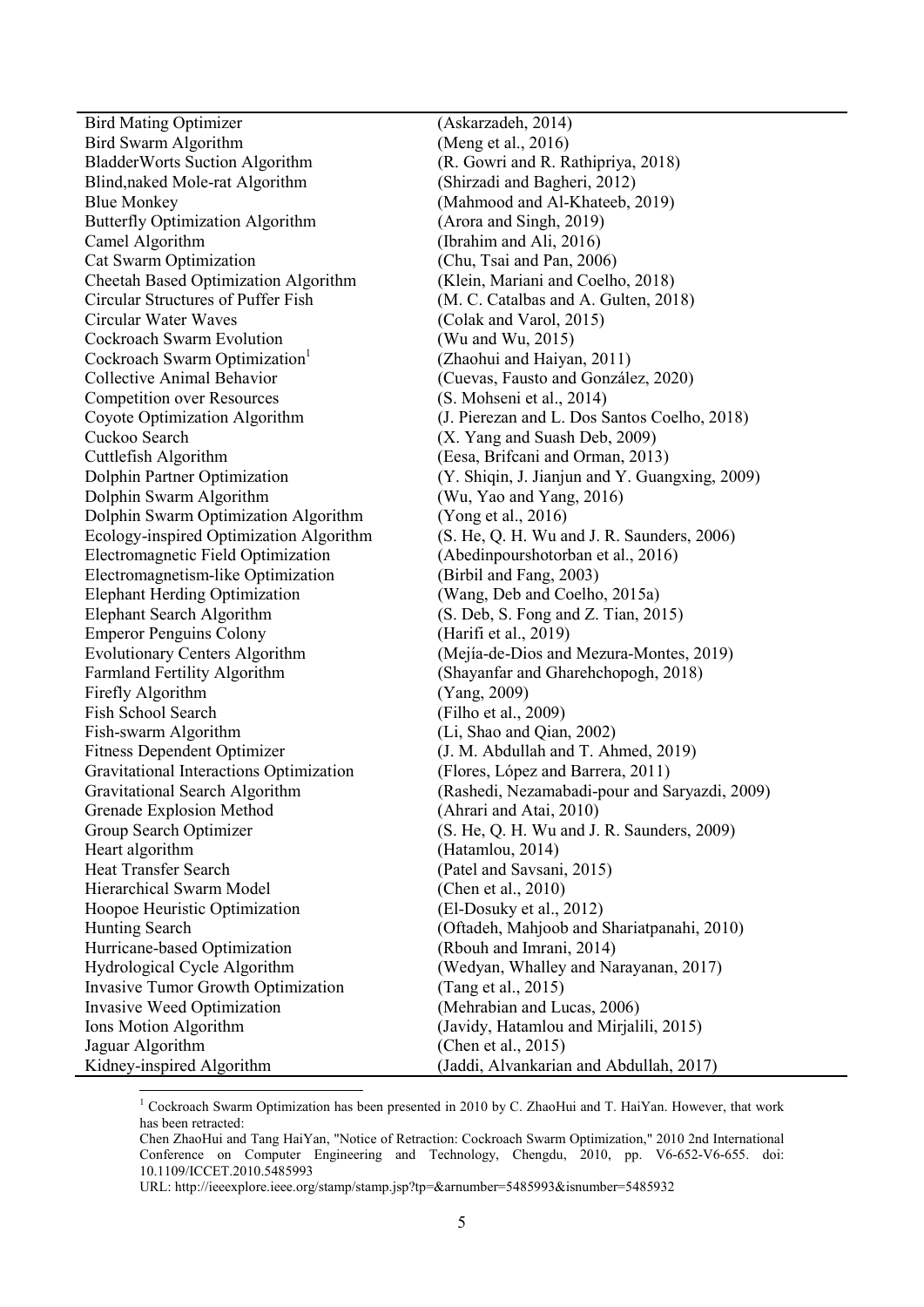Killer Whale Algorithm (Biyanto et al., 2017) Kinetic Gas Molecule Optimization (Moein and Logeswaran, 2014) Krill Herd (Gandomi and Alavi, 2012) Laying Chicken Algorithm (Hosseini, 2017) Lion Optimization Algorithm (Yazdani and Jolai, 2016) Lion Pride Optimizer (Wang, Jin and Cheng, 2012) Locust Swarms (Chen, 2009a) Magnetotactic Bacteria Optimization Algorithm (H. Mo and L. Xu, 2013) Meerkat-inspired Algorithm (Klein and dos Santos Coelho, 2018) Migrating Birds Optimization (Duman, Uysal and Alkaya, 2011) Monarch Butterfly Optimization (Wang, Deb and Cui, 2015) Monkey Algorithm (Zhao and Tang, 2008) Mosquito flying optimization (M. Alauddin, 2016) Mosquitos Oviposition (Minhas and Arif, 2011) Mouth Brooding Fish algorithm (Jahani and Chizari, 2018) Mussels Wandering Optimization (An et al., 2013) Ohm's Law Optimization algorithm (Fadafen et al., 2019) Paddy Field Algorithm (Premaratne, Samarabandu and Sidhu, 2009) Pastoralist Optimization Algorithm (Abdullahi et al., 2018) Penguins Search Optimization Algorithm (Gheraibia and Moussaoui, 2013) Pity Beetle Algorithm (Kallioras, Lagaros and Avtzis, 2018) Prey-Predator Algorithm (Tilahun and Ong, 2013)<br>Raccoon Optimization Algorithm (S. Zangbari Koohi et al. Raven Roosting Optimisation Algorithm (Brabazon, Cui and O'Neill, 2016) Red Deer Algorithm (Fard and Hajiaghaei-Keshteli, 2016) Roach Infestation Optimization (T. C. Havens et al., 2008) Root Growth Algorithm (Zhang, Zhu and Chen, 2014) Root Mass Optimization (Oi et al., 2013) Sea Lion Optimization Algorithm (Masadeh, 2019) See-See Partridge Chicks Optimization (R. Omidvar, H. Parvin and F. Rad, 2015) Selfish Herd Optimizer (Fausto et al., 2017) Seven-spot Ladybird Optimization (Wang, Zhu and Huang, 2013) Social Spider Optimization (Cuevas et al., 2013)<br>
Sonar Inspired Optimization (Tzanetos and Dounis Spider Monkey Optimization Algorithm (Bansal et al., 2014) Spiral Dynamics Algorithm (Nasir et al., 2013) Spring Search Algorithm (M. Dehghani et al., 2017) States of Matter (Cuevas, Echavarría and Ramírez-Ortegón, 2014) Stem Cells Optimization Algorithm (Taherdangkoo, Yazdi and Bagheri, 2012)<br>Supernova Optimizer (Hudaib and Fakhouri, 2017) Swallow Swarm Optimization Algorithm (Neshat, Sepidnam and Sargolzaei, 2013) Termite Colony Optimization (Hedayatzadeh et al., 2010) The Bees Algorithm (Pham et al., 2006) The Great Salmon Run (Mozaffari, Fathi and Behzadipour, 2012) The Lion's Algorithm (Rajakumar, 2012) Tree Based Optimization (Ghojogh, Sharifian and Mohammadzade, 2018) Vapour-liquid Equilibrium-based Algorithm (Cortés-Toro et al., 2018) Virulence Optimization Algorithm (Jaderyan and Khotanlou, 2016) Vortex Search Algorithm (Doğan and Ölmez, 2015) Weightless Swarm Algorithm (Ting et al., 2012) Whale Swarm Algorithm (Zeng, Gao and Li, 2017) Wolf Pack Algorithm (Wu and Zhang, 2014) Wolf Search (Tang et al., 2012) Yellow Saddle Goatfish (Zaldívar et al., 2018)

OptBees (R. D. Maia, L. N. de Castro and W. M. Caminhas, 2012) (S. Zangbari Koohi et al., 2019)  $(Tzanetos and Dounias, 2017)$ (Hudaib and Fakhouri, 2017)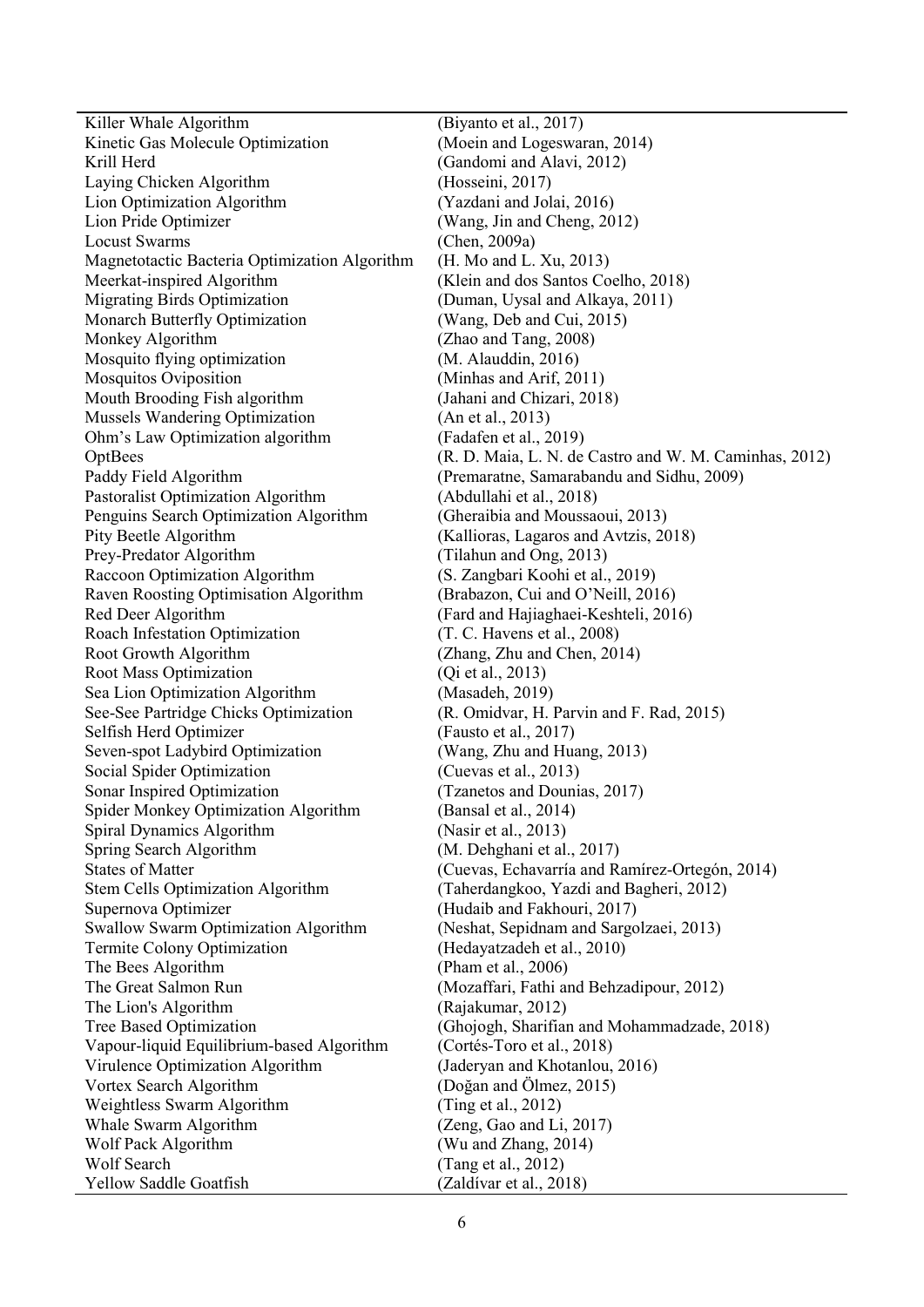## **Nature Inspired Algorithms applied on real world problems in the work that were presented**

In Figure 1 above, approximately half of all the Nature Inspired Algorithms have been applied on a real world application in their first appearance. These applications are classified in the Tables below.

First of all, the majority of the algorithms which had an application in their initial work are applied in engineering design problems, such as welded beam design, pressure vessel design, airfoil design and truss structure design.

| <b>Algorithm</b>                              | Reference                                              |
|-----------------------------------------------|--------------------------------------------------------|
| African Wild Dog Algorithm                    | (Subramanian, Sekar and Subramanian, 2013)             |
| Ant Lion Optimizer                            | (Mirjalili, 2015b)                                     |
| Artificial Algae Algorithm                    | (Uymaz, Tezel and Yel, 2015)                           |
| <b>Artificial Coronary Circulation System</b> | (Kaveh and Kooshkebaghi, 2019)                         |
| Artificial Plant Optimization Algorithm       | (Z. Zhao et al., 2011)                                 |
| <b>Bacterial Chemotaxis</b>                   | (Muller et al., 2002)                                  |
| Beetle Swarm Optimization Algorithm           | (Wang, Yang and Liu, 2018)                             |
| Biogeography-based Optimization               | (Simon, 2008)                                          |
| <b>Biology Migration Algorithm</b>            | (Zhang et al., 2018)                                   |
| <b>Black Widow Optimization</b>               | (Hayyolalam and Pourhaji Kazem, 2020)                  |
| Central Force Optimization                    | (Formato, 2007)                                        |
| Charged System Search                         | (Kaveh and Talatahari, 2010)                           |
| Chicken Swarm Optimization                    | (Meng et al., 2014)                                    |
| <b>Colliding Bodies Optimization</b>          | (Kaveh and Mahdavi, 2014)                              |
| Cyclical Parthenogenesis Algorithm            | (Kaveh and Zolghadr, 2017)                             |
| Crow Search Algorithm                         | (Askarzadeh, 2016)                                     |
| Dolphin Echolocation                          | (Kaveh and Farhoudi, 2013)                             |
| Dragonfly Algorithm                           | (Mirjalili, 2016a)                                     |
| Eagle Perching Optimizer                      | (Khan et al., 2018)                                    |
| <b>Emperor Penguin Optimizer</b>              | (Dhiman and Kumar, 2018)                               |
| <b>Falcon Optimization Algorithm</b>          | (Vasconcelos Segundo, Mariani and Santos Coelho, 2019) |
| Flow Regime Algorithm                         | (Tahani and Babayan, 2018)                             |
| Flower Pollination Algorithm                  | (Yang, 2012)                                           |
| Flying Squirrel Optimizer                     | (Azizyan et al., 2019)                                 |
| General Relativity Search Algorithm           | (Beiranvand and Rokrok, 2015)                          |
| Grasshopper Optimization Algorithm            | (Mirjalili et al., 2018)                               |
| Grey Wolf Optimizer                           | (Mirjalili, Mirjalili and Lewis, 2014)                 |
| Harris Hawks Optimization                     | (Heidari et al., 2019)                                 |
| Henry Gas Solubility Optimization             | (Hashim et al., 2019)                                  |
| Honey-bees Mating Optimization                | (Haddad, Afshar and Mariño, 2006)                      |
| <b>Ideal Gas Molecular Movement Algorithm</b> | (Varaee and Ghasemi, 2017)                             |
| Lion Pride Optimization Algorithm             | (Kaveh and Mahjoubi, 2018)                             |
| Mine Blast Optimization                       | (Sadollah et al., 2012)                                |
| Moth Flame Optimization                       | (Mirjalili, 2015a)                                     |
| Multi-verse Optimizer                         | (Mirjalili, Mirjalili and Hatamlou, 2016)              |
| Mushroom Reproduction Optimization            | (M. Bidar et al., 2018)                                |
| <b>Natural Forest Regeneration</b>            | (Moez, Kaveh and Taghizadieh, 2016)                    |
| Neuronal Communication                        | (Asil Gharebaghi and Ardalan Asl, 2017)                |
| <b>Nuclear Reaction Optimization</b>          | (Z. Wei et al., 2019)                                  |
| <b>Optics Inspired Optimization</b>           | (Husseinzadeh Kashan, 2015)                            |

**Table 3:** Algorithms that were tested on engineering applications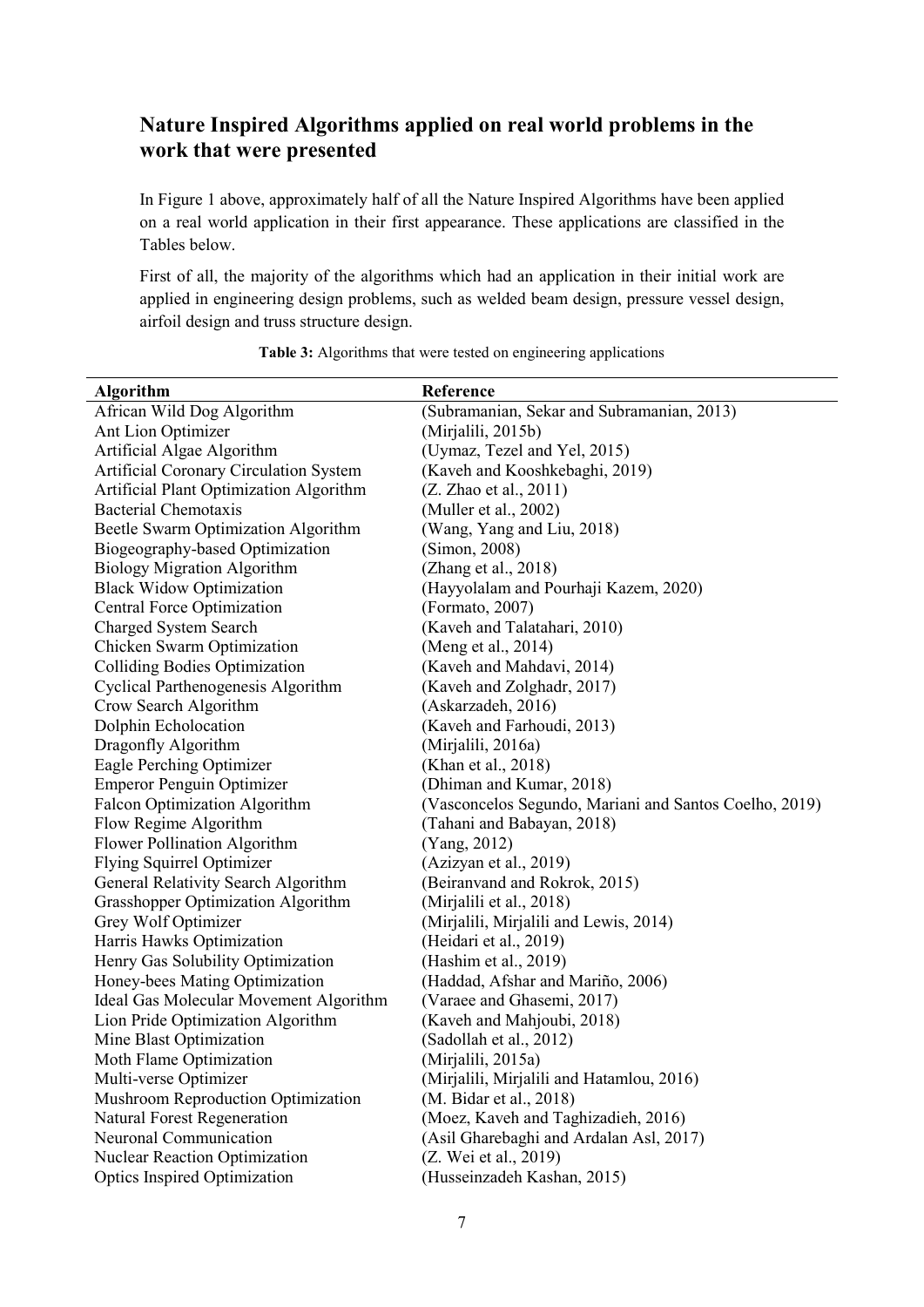| Particle Collision Algorithm           | (Sacco and Oliveira, 2005)                        |
|----------------------------------------|---------------------------------------------------|
| Polar Bear Optimization Algorithm      | (Połap and Woz'niak, 2017)                        |
| Ray Optimization                       | (Kaveh and Khayatazad, 2012)                      |
| Sailfish Optimizer                     | (Shadravan, Naji and Bardsiri, 2019)              |
| Salp Swarm Algorithm                   | (Mirjalili et al., 2017)                          |
| Seagull Optimization Algorithm         | (Dhiman and Kumar, 2019)                          |
| Seed-based Plant Propagation Algorithm | (Sulaiman and Salhi, 2015)                        |
| Sine Cosine Algorithm                  | (Mirjalili, 2016b)                                |
| Sooty Tern Optimization Algorithm      | (Dhiman and Kaur, 2019)                           |
| Space Gravitational Algorithm          | (Hsiao et al., 2005)                              |
| Space Gravity Optimization             | (Kılınç, Mahouti and Güneş, 2013)                 |
| Sperm Whale Algorithm                  | (Ebrahimi and Khamehchi, 2016)                    |
| Spotted Hyena Optimizer                | (Dhiman and Kumar, 2017)                          |
| <b>Stochastic Fractal Search</b>       | (Salimi, 2015)                                    |
| Symbiotic Organisms Search             | (Cheng and Prayogo, 2014)                         |
| Thermal Exchange Optimization          | (Kaveh and Dadras, 2017)                          |
| Vibrating Particles System Algorithm   | (Kaveh and Ilchi Ghazaan, 2017)                   |
| Virus Colony Search                    | (Li et al., 2016)                                 |
| Water Cycle Algorithm                  | (Eskandar et al., 2012)                           |
| Water Evaporation Optimization         | (Kaveh and Bakhshpoori, 2016)                     |
| Whale Optimization Algorithm           | (Mirjalili and Lewis, 2016)                       |
| Whirlpool Algorithm                    | (Zou, 2019)                                       |
| Wind Driven Optimization               | (Z. Bayraktar, M. Komurcu and D. H. Werner, 2010) |

From the field of Operation Research (OR), there are a few schemes that are proposed to solve The Traveling Salesman Problem (TSP) or the Vehicle Rooting Problem (VRP).

|  | Table 4: Algorithms that were proposed to solve TSP or VRP |  |  |  |
|--|------------------------------------------------------------|--|--|--|
|--|------------------------------------------------------------|--|--|--|

| <b>Algorithm</b>                           | Reference                             |
|--------------------------------------------|---------------------------------------|
| African Buffalo Optimization               | (Odili and Kahar, 2015)               |
| Bee Collecting Pollen Algorithm            | (Lu and Zhou, 2008)                   |
| Bee Colony Optimization                    | (Teodorovic and Dell'Orco, 2005)      |
| <b>Bumble Bees Mating Optimization</b>     | (Marinakis and Marinaki, 2011)        |
| Chemotherapy Science Algorithm             | (Salmani and Eshghi, 2017)            |
| Crystal Energy Optimization Algorithm      | (Feng, Ma and Yu, 2016)               |
| Donkey and Smuggler Optimization Algorithm | (Shamsaldin et al., 2019)             |
| Green Herons Optimization Algorithm        | (Sur and Shukla, 2013)                |
| <b>Intelligent Water Drop</b>              | (Hosseini, 2007)                      |
| Lightning Search Algorithm                 | (Shareef, Ibrahim and Mutlag, 2015)   |
| Meerkat Clan Algorithm                     | (Al-Obaidi, Abdullah and Ahmed, 2018) |
| Physarum-energy Optimization Algorithm     | (Feng et al., 2019)                   |
| Reincarnation Algorithm                    | (A. Sharma, 2010)                     |
| <b>River Formation Dynamics</b>            | (Rabanal, Rodríguez and Rubio, 2007)  |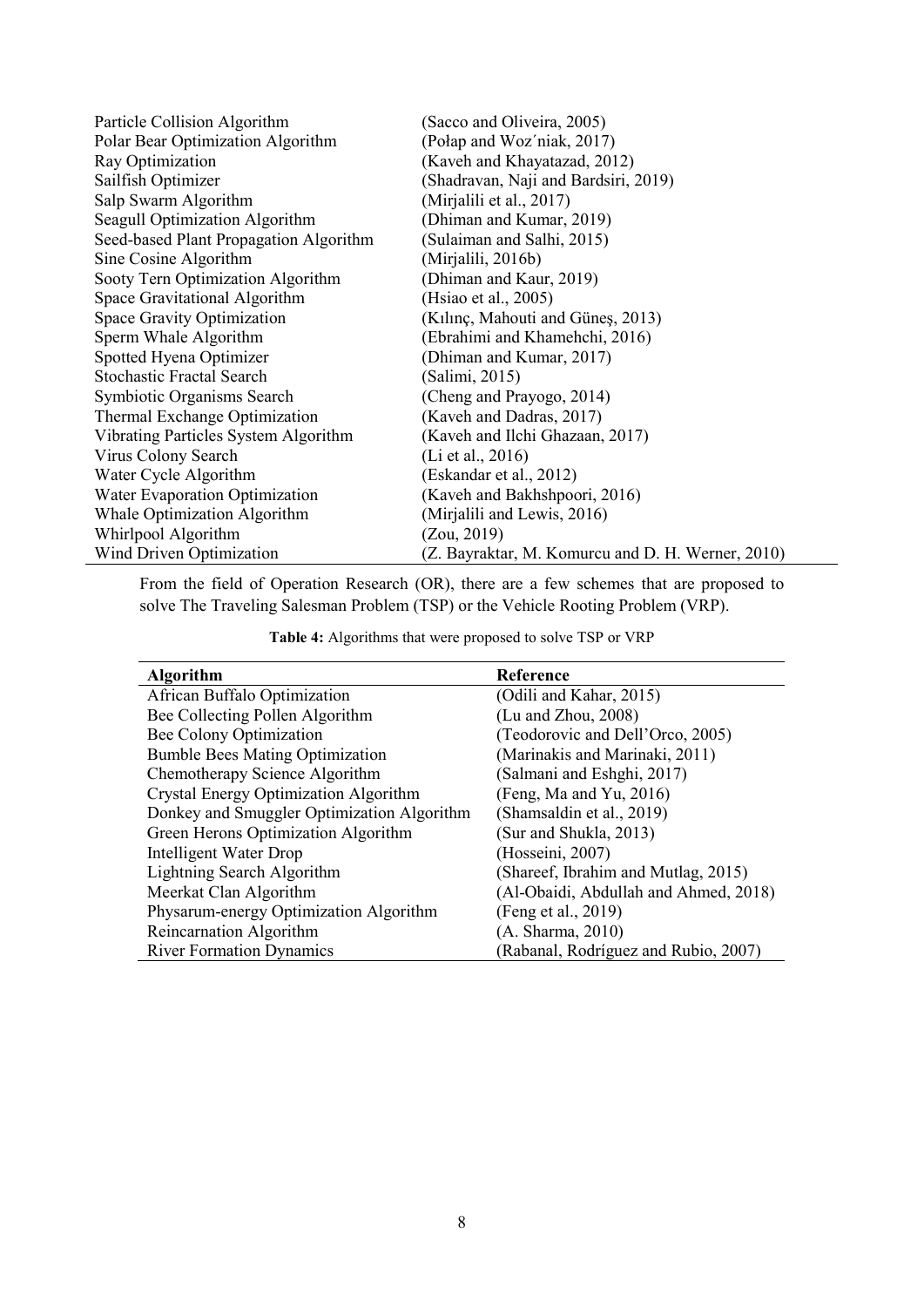What is more, other problems that belong to the OR field are solved by some NIAs in their proposed form. Such problems are the Knapsack problem, scheduling problems, the assignment problem and the satisfiability problem (SAT).

| <b>Algorithm</b>                                   | Reference                             |
|----------------------------------------------------|---------------------------------------|
| <b>Knapsack Problem</b>                            |                                       |
| Egyptian Vulture Optimization Algorithm            | (Sur, Sharma and Shukla, 2013)        |
| <b>Scheduling Problems</b>                         |                                       |
| Superbug Algorithm                                 | (Anandaraman, Madurai Sankar and      |
|                                                    | Natarajan, 2012)                      |
| Rhinoceros Search Algorithm                        | (Deb et al., 2018)                    |
| Vocalization of Humpback Whale Optimization        | (Masadeh, Sharieh and Mahafzah, 2019) |
| Algorithm                                          |                                       |
| Water Wave Optimization                            | (Zheng, 2015)                         |
| Waterweeds Algorithm                               | (Cheng et al., 2016)                  |
| <b>Assignment Problems</b>                         |                                       |
| <b>Barnacles Mating Optimizer</b>                  | (Sulaiman et al., 2018)               |
| Jumper Firefly Algorithm                           | (M. Bidar and H. Rashidy Kanan, 2013) |
| <b>Assignment Problem &amp; Scheduling Problem</b> |                                       |
| Chemical-reaction-inspired Optimization            | (Lam and Li, 2010)                    |
| <b>Satisfiability Problems</b>                     |                                       |
| Marriage in Honey Bees                             | (Abbass, 2001)                        |

**Table 5:** Algorithms that were tested on other Operational Research problems

Another very common field of problems that NIAs cope with in literature is energy problems. In this field, Economic Load Dispatch (ELD), Optimal Power Flow (OPF), Quanser Heat Flow Experiment, Load Frequency Control, Heat Flow Experiment and Solar PV Array are met.

| <b>Algorithm</b>                           | Reference                                |
|--------------------------------------------|------------------------------------------|
| Coulombs Franklins Algorithm               | (Ghasemi et al., 2018)                   |
| Owl Search Algorithm                       | (Jain et al., 2018)                      |
| Pontogammarus Maeoticus Swarm Optimization | (Ghojogh and Sharifian, 2018)            |
| Rainfall Optimization Algorithm            | (Aghay Kaboli, Selvaraj and Rahim, 2017) |
| Root Tree Optimization Algorithm           | (Labbi et al., 2016)                     |
| <b>Shark Smell Optimization</b>            | (Abedinia, Amjady and Ghasemi, 2016)     |
| Squirrel Search Algorithm                  | (Jain, Singh and Rani, 2019)             |

 $\overline{a}$ 

**Table 6:** Algorithms that were tested on energy problems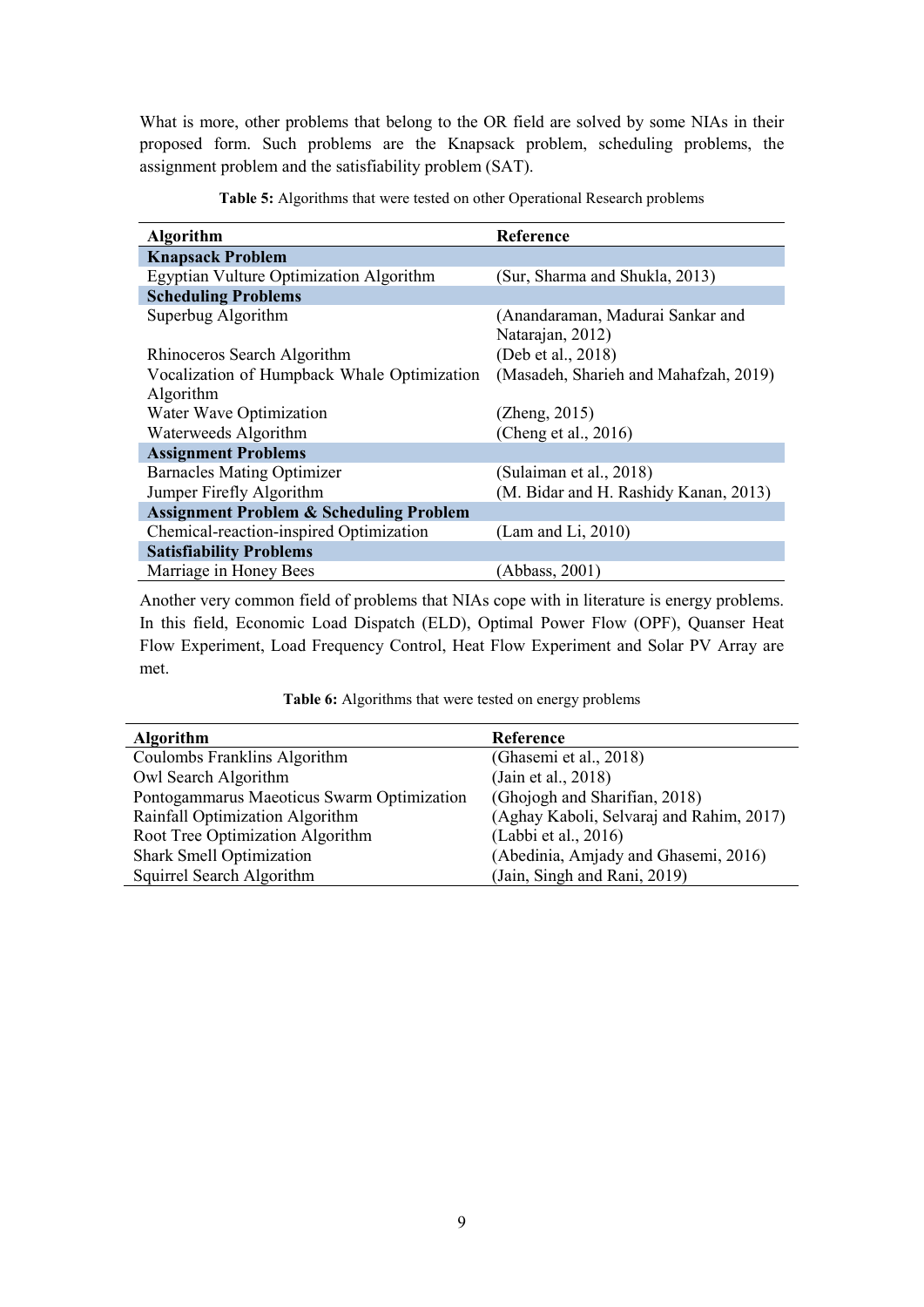A few works include multiple applications, on which the proposed algorithms were tested.

| <b>Algorithm</b>                                   | Reference                                |
|----------------------------------------------------|------------------------------------------|
| Artificial Ecosystem-based Optimization            | (Zhao, Wang and Zhang, 2019a)            |
| $\div$ Engineering design problems                 |                                          |
| ❖ Identification of Hydrogeological Parameters     |                                          |
| <b>Artificial Feeding Birds</b>                    | (Lamy, 2019)                             |
| Train Artificial Neural Networks                   |                                          |
| ❖ TSP                                              |                                          |
| ❖ Optimization of rainbow boxes                    |                                          |
| Clonal Selection Algorithm                         | (de Castro and von Zuben, 2000)          |
| ❖ Binary character recognition                     |                                          |
| ❖ TSP                                              |                                          |
| Coral Reefs Optimization Algorithm                 | (Salcedo-Sanz et al., 2014)              |
| ❖ TSP                                              |                                          |
| Mobile Network deployment problem                  |                                          |
| Design of Off-shore wind farms                     |                                          |
| Gases Brownian Motion Optimization                 | (Abdechiri, Meybodi and Bahrami, 2013)   |
| $\div$ Satisfiability problem (SAT)                |                                          |
| ❖ Potential problems                               |                                          |
| Harmony Search                                     | (Geem, Kim and Loganathan, 2001)         |
| ❖ TSP                                              |                                          |
| $\div$ Engineering design problems                 |                                          |
| <b>Lightning Attachment Procedure Optimization</b> | (Nematollahi, Rahiminejad and Vahidi,    |
| ❖ Engineering design problems                      | 2017)                                    |
| ❖ Optimal Power Flow (OPF)                         |                                          |
| Physarum Optimization                              | (Song et al., 2012)                      |
| Minimal exposure problem                           |                                          |
| ❖ Steiner Tree problem                             |                                          |
| <b>Simulated Annealing</b>                         | (Kirkpatrick, Gelatt and Vecchi, 1983)   |
| ❖ Placement wiring                                 |                                          |
| ❖ TSP                                              |                                          |
| Tree Growth Algorithm                              | (Cheraghalipour, Hajiaghaei-Keshteli and |
| $\div$ Engineering design problems                 | Paydar, 2018)                            |
| ❖ Scheduling problem                               |                                          |
| ❖ TSP                                              |                                          |

**Table 7:** Algorithms with multiple applications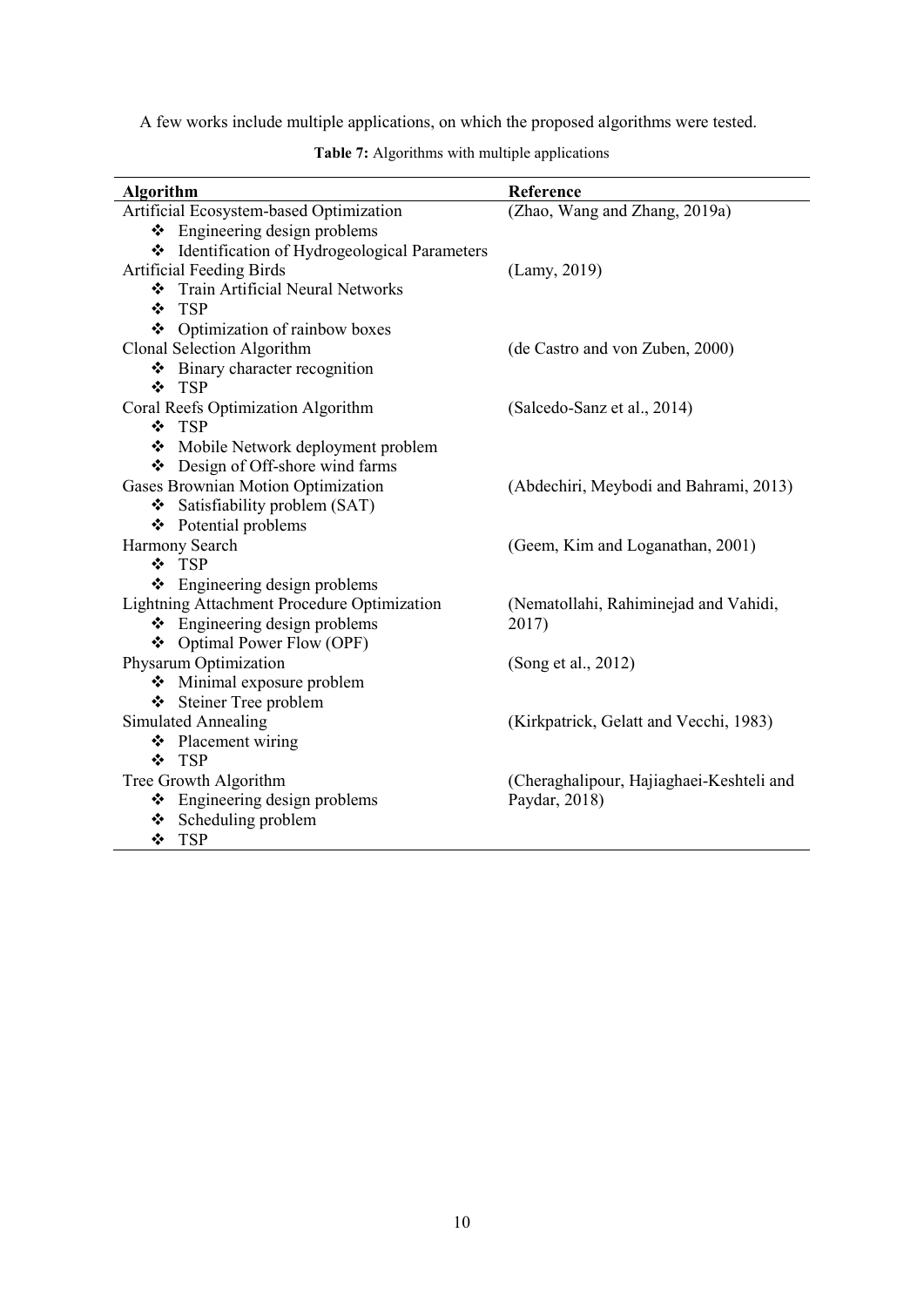The rest of the algorithms that were applied on different problems are collected and presented in Table 8 below.

| <b>Algorithm</b>                                                   | Problem                                         | Reference                                          |
|--------------------------------------------------------------------|-------------------------------------------------|----------------------------------------------------|
| Andean Condor Algorithm                                            | <b>Cell Formation Problems</b>                  | (Almonacid and Soto, 2019)                         |
| Artificial Raindrop Algorithm                                      | <b>Stable Linear System</b>                     | (Jiang et al., 2014)                               |
| <b>Artificial Social Cockroaches</b>                               | <b>Suspicious Person</b>                        | (Bouarara, Hamou and Amine, 2015)                  |
|                                                                    | Detection                                       |                                                    |
| <b>Atom Search Optimization</b>                                    | Hydrogeological                                 | (Zhao, Wang and Zhang, 2019b)                      |
|                                                                    | <b>Parameter Estimation</b>                     |                                                    |
|                                                                    | Problem                                         |                                                    |
| <b>Black Hole</b>                                                  | Clustering                                      | (Hatamlou, 2013)                                   |
| <b>Bumblebees</b>                                                  | Coloring Graph                                  | (Comellas and Martinez-Navarro, 2009)              |
| Cockroach Colony Optimization                                      | Robot navigation                                | (Cheng et al., 2015)                               |
| Dolphin Pod Optimization                                           | Hull-form SBD                                   | (Serani and Diez, 2017)                            |
| Dominion Algorithm                                                 | N-Queens Problem                                |                                                    |
| Earthworm Optimization Algorithm                                   | TSC problem                                     | (Wang, Deb and Coelho, 2015b)                      |
| Electrostatic Discharge Algorithm                                  | <b>EMC</b> filter                               | (H. R. E. H. Bouchekara, 2019)                     |
| Eurygaster Algorithm                                               | <b>Graph Partitioning</b>                       | (Ahmadi, Salehi and Karimi, 2012)                  |
| <b>Fish Electrolocation Optimization</b>                           | Reliability                                     | (Haldar and Chakraborty, 2017)                     |
| <b>Forest Optimization Algorithm</b>                               | Clustering                                      | (Ghaemi and Feizi-Derakhshi, 2014)                 |
| Galaxy-based Search Algorithm                                      | <b>Principal Components</b>                     | (Shah-Hosseini, 2011)                              |
|                                                                    | Analysis                                        |                                                    |
| Jumping Frogs Optimization                                         | p-Median Problem                                | (Garcia and Pérez, 2008)                           |
| Military Dog Optimizer                                             | <b>Fake Review Detection</b>                    | (Tripathi, Sharma and Bala, 2019)                  |
| Monkey Search                                                      | Potential problems                              | (Mucherino and Seref, 2007)                        |
| Particle Swarm Optimization                                        | <b>Train ANN</b>                                | (Eberhart and Kennedy, 1995)                       |
| Pigeon-inspired Optimization                                       | Air Robot Path Planning                         | (Qiao and Duan, 2014)                              |
|                                                                    | Problem                                         |                                                    |
| <b>Plant Growth Optimization</b>                                   | Speed reducer problem                           | (W. Cai, W. Yang and X. Chen, 2008)                |
| <b>Plant Propagation Algorithm</b>                                 | Chlorobenzene                                   | (Salhi and Fraga, 2011)                            |
|                                                                    | <b>Purification Process</b>                     |                                                    |
|                                                                    | Design                                          |                                                    |
| Runner-root Algorithm                                              | <b>Robust Control Theory</b>                    | (Merrikh-Bayat, 2015)                              |
| Satin Bowerbird Optimizer                                          | Software Development                            | (Samareh Moosavi and Khatibi Bardsiri,             |
|                                                                    | <b>Effort Estimation</b>                        | 2017)                                              |
| Shuffle frog-leaping Algorithm                                     | Groundwater Model                               | (Eusuff, Lansey and Pasha, 2006)                   |
|                                                                    | Calibration                                     |                                                    |
| <b>Stochastic Diffusion Search</b><br>Swine Influenza Models Based | Pattern Recognition<br><b>Motion Estimation</b> | (Bishop and Torr, 1992)<br>(Pattnaik et al., 2013) |
|                                                                    |                                                 |                                                    |
| Optimization<br>Tree Seed Algorithm                                | Image Thresholding                              | (Kiran, 2015)                                      |
| Viral Systems                                                      | The Steiner problem                             | (Cortés et al., 2008)                              |
| Wildebeests Herd Optimization                                      | <b>Customer Segmentation</b>                    | (Motevali et al., 2018)                            |
|                                                                    | Problem                                         |                                                    |
| Zombie Survival Optimization                                       | <b>Image Tracking</b>                           | (Nguyen and Bhanu, 2012)                           |

#### Table 8: Other applications that NIAs were tested on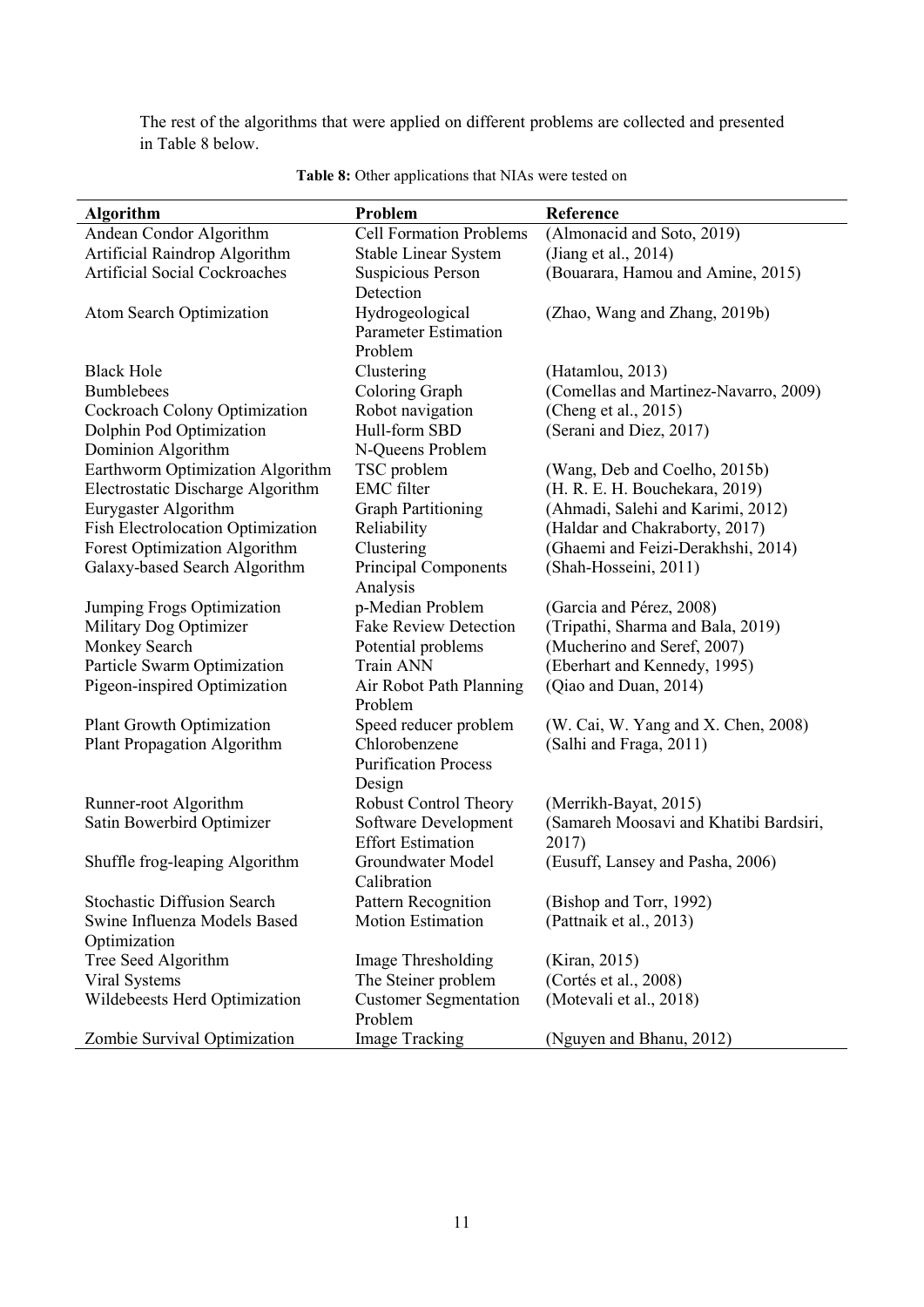#### **Citations**

A. Sharma, 2010. A new optimizing algorithm using reincarnation concept. In: *2010 11th International Symposium on Computational Intelligence and Informatics (CINTI)*. 2010 11th International Symposium on Computational Intelligence and Informatics (CINTI). pp.281– 288.

Abbass, H.A., 2001. MBO: marriage in honey bees optimization-a Haplometrosis polygynous swarming approach. In: *Proceedings of the 2001 Congress on Evolutionary Computation (IEEE Cat. No.01TH8546)*. Proceedings of the 2001 Congress on Evolutionary Computation (IEEE Cat. No.01TH8546). pp.207–214 vol. 1.

Abdechiri, M., Meybodi, M.R. and Bahrami, H., 2013. Gases Brownian Motion Optimization: an Algorithm for Optimization (GBMO). *Applied Soft Computing*, 13(5), pp.2932–2946.

Abdullahi, I.M., Mu'azu, M.B., Olaniyi, O.M. and Agajo, J., 2018. Pastoralist Optimization Algorithm (POA): A Novel Nature-Inspired Metaheuristic Optimization Algorithm. In: *International Conference on Global and Emerging Trends (2018)*. International Conference on Global & Emerging Trends (ICGET) 2018. Nigeria: Global Trends Academy.pp.101–105.

Abedinia, O., Amjady, N. and Ghasemi, A., 2016. A new metaheuristic algorithm based on shark smell optimization. *Complexity*, 21(5), pp.97–116.

Abedinpourshotorban, H., Mariyam Shamsuddin, S., Beheshti, Z. and Jawawi, D.N.A., 2016. Electromagnetic field optimization: A physics-inspired metaheuristic optimization algorithm. *Swarm and Evolutionary Computation*, 26, pp.8–22.

Aghay Kaboli, S.Hr., Selvaraj, J. and Rahim, N.A., 2017. Rain-fall optimization algorithm: A population based algorithm for solving constrained optimization problems. *Journal of Computational Science*, 19, pp.31–42.

Ahmadi, F., Salehi, H. and Karimi, K., 2012. Eurygaster Algorithm: A New Approach to Optimization. *International Journal of Computer Applications*, 57(2), pp.9–13.

Ahrari, A. and Atai, A.A., 2010. Grenade Explosion Method—A novel tool for optimization of multimodal functions. *Optimisation Methods & Applications in Decision-Making Processes*, 10(4), pp.1132–1140.

Aihara, I., Kitahata, H., Yoshikawa, K. and Aihara, K., 2008. Mathematical modeling of frogs' calling behavior and its possible application to artificial life and robotics. *Artificial Life and Robotics*, 12(1), pp.29–32.

Akbari, R., Mohammadi, A. and Ziarati, K., 2010. A novel bee swarm optimization algorithm for numerical function optimization. *Communications in Nonlinear Science and Numerical Simulation*, 15(10), pp.3142–3155.

Ali, J., Saeed, M., Chaudhry, N.A., Luqman, M. and Tabassum, M.F., 2015. Artificial showering algorithm: a new meta-heuristic for unconstrained optimization. *Sci. Int*, 27(6), pp.4939–4942.

Almonacid, B. and Soto, R., 2019. Andean Condor Algorithm for cell formation problems. *Natural Computing*, 18(2), pp.351–381.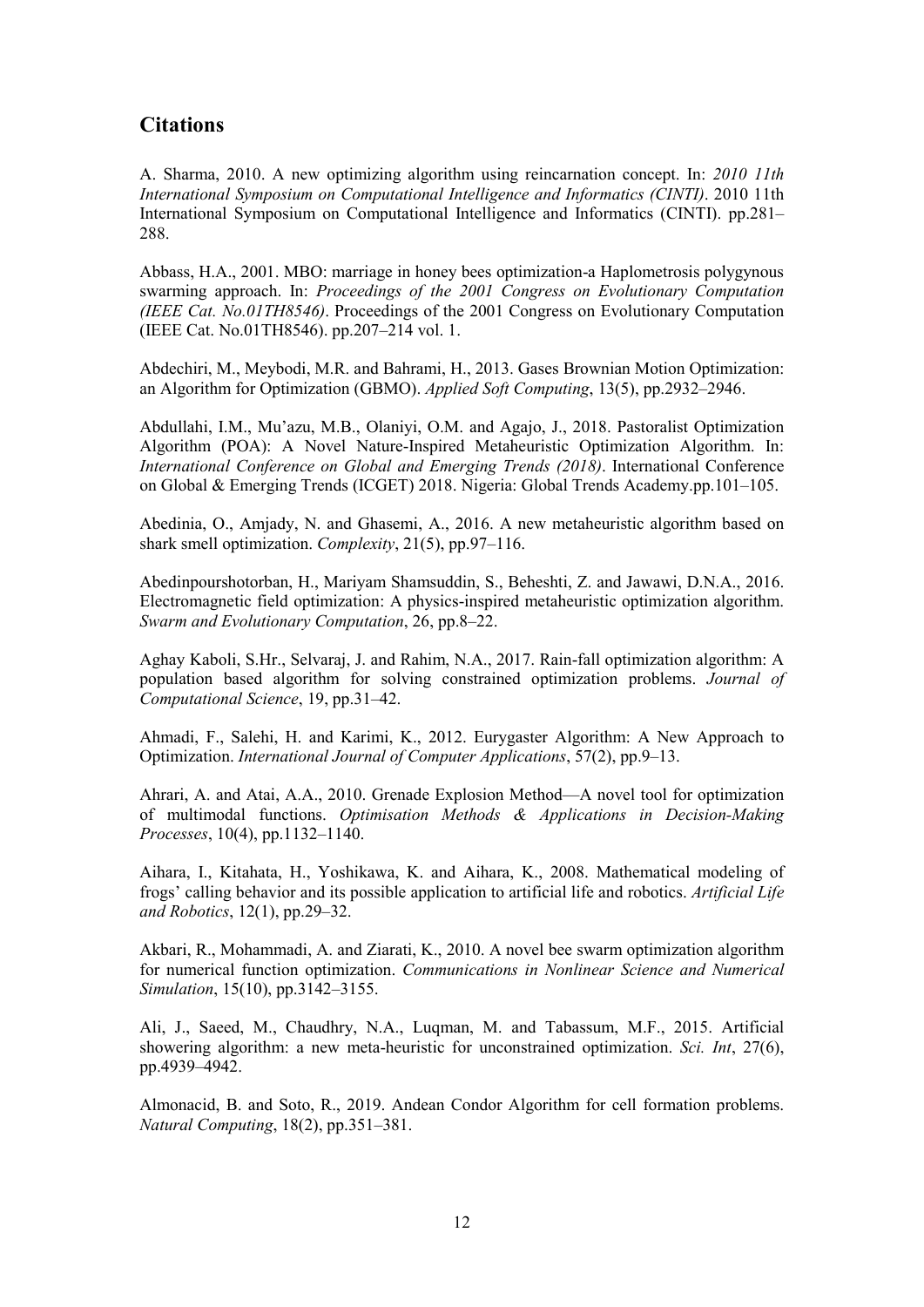Al-Obaidi, A.T.S., Abdullah, H.S. and Ahmed, zied O., 2018. Meerkat Clan Algorithm: A New Swarm Intelligence Algorithm. *Indonesian Journal of Electrical Engineering and Computer Science*, 10(1), pp.354–360.

Alsattar, H.A., Zaidan, A.A. and Zaidan, B.B., 2019. Novel meta-heuristic bald eagle search optimisation algorithm. *Artificial Intelligence Review*. [online] Available at: <https://doi.org/10.1007/s10462-019-09732-5>.

An, J., Kang, Q., Wang, L. and Wu, Q., 2013. Mussels Wandering Optimization: An Ecologically Inspired Algorithm for Global Optimization. *Cognitive Computation*, 5(2), pp.188–199.

Anandaraman, C., Madurai Sankar, A.V. and Natarajan, R., 2012. A New Evolutionary Algorithm Based on Bacterial Evolution and Its Application for Scheduling A Flexible Manufacturing System. *Jurnal Teknik Industri; Vol 14, No 1 (2012): JUNE 2012DO - 10.9744/jti.14.1.1-12*. [online] Available at: <http://jurnalindustri.petra.ac.id/index.php/ind/article/view/18401>.

Arora, S. and Singh, S., 2019. Butterfly optimization algorithm: a novel approach for global optimization. *Soft Computing*, 23(3), pp.715–734.

Asil Gharebaghi, S. and Ardalan Asl, M., 2017. New meta-heuristic optimization algorithm using neuronal communication. *International Journal of Optimization in Civil Engineering*, 7(3), pp.413–431.

Askarzadeh, A., 2014. Bird mating optimizer: an optimization algorithm inspired by bird mating strategies. *Communications in Nonlinear Science and Numerical Simulation*, 19(4), pp.1213–1228.

Askarzadeh, A., 2016. A novel metaheuristic method for solving constrained engineering optimization problems: Crow search algorithm. *Computers & Structures*, 169, pp.1–12.

Azizyan, G., Miarnaeimi, F., Rashki, M. and Shabakhty, N., 2019. Flying Squirrel Optimizer (FSO): A novel SI-based optimization algorithm for engineering problems. *Iranian Journal of Optimization*. [online] Available at: <http://ijo.iaurasht.ac.ir/article 663726.html>.

Bansal, J.C., Sharma, H., Jadon, S.S. and Clerc, M., 2014. Spider Monkey Optimization algorithm for numerical optimization. *Memetic Computing*, 6(1), pp.31–47.

Beiranvand, H. and Rokrok, E., 2015. General Relativity Search Algorithm: A Global Optimization Approach. *International Journal of Computational Intelligence and Applications*, 14(03), p.1550017.

Bendato, I., Cassettari, L., Giribone, P.G. and Fioribello, S., 2016. Attraction Force Optimization (AFO): A Deterministic Nature-Inspired Heuristic for Solving Optimization Problems in Stochastic Simulation. *Applied Mathematical Sciences*, 10(20), pp.989–1011.

Birbil, S.I. and Fang, S.-C., 2003. An electromagnetism-like mechanism for global optimization. *Journal of global optimization*, 25(3), pp.263–282.

Bishop, J.M. and Torr, P., 1992. The Stochastic Search Network. In: R. Linggard, D.J. Myers and C. Nightingale, eds. *Neural Networks for Vision, Speech and Natural Language*. [online] Dordrecht: Springer Netherlands.pp.370–387. Available at: <https://doi.org/10.1007/978-94- 011-2360-0 $24$ >.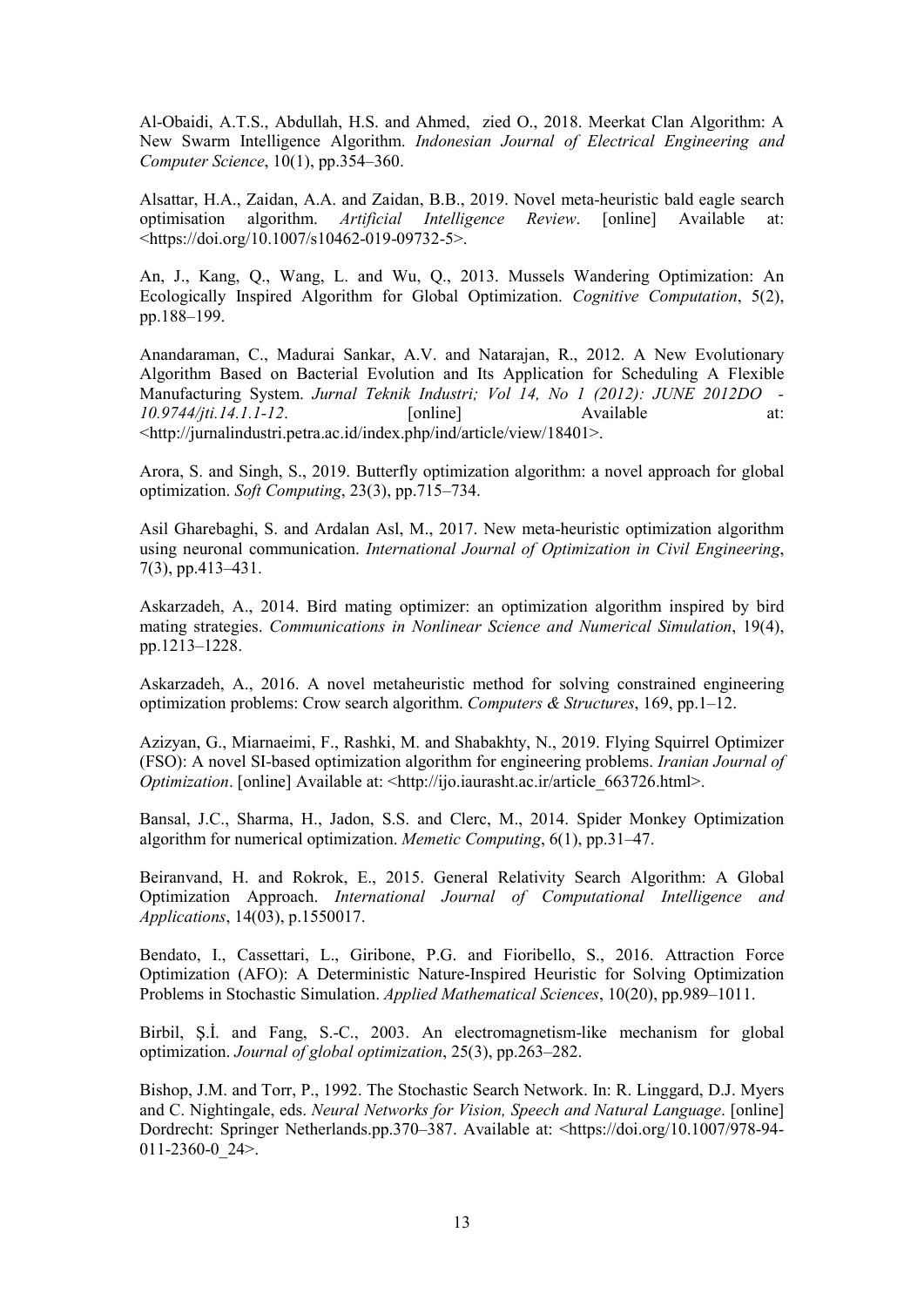Biyanto, T.R., Matradji, Irawan, S., Febrianto, H.Y., Afdanny, N., Rahman, A.H., Gunawan, K.S., Pratama, J.A.D. and Bethiana, T.N., 2017. Killer Whale Algorithm: An Algorithm Inspired by the Life of Killer Whale. *4th Information Systems International Conference 2017, ISICO 2017, 6-8 November 2017, Bali, Indonesia*, 124, pp.151–157.

Bouarara, H.A., Hamou, R.M. and Amine, A., 2015. New Swarm Intelligence Technique of Artificial Social Cockroaches for Suspicious Person Detection Using N-Gram Pixel with Visual Result Mining. *International Journal of Strategic Decision Sciences (IJSDS)*, 6(3), pp.65–91.

Brabazon, A., Cui, W. and O'Neill, M., 2016. The raven roosting optimisation algorithm. *Soft Computing*, 20(2), pp.525–545.

de Castro, L.N. and von Zuben, F.J., 2000. The clonal selection algorithm with engineering applications. *GECCO'00, Workshop on Artificial Immune Systems and Their Applications*, pp.36–37.

Chen, C., Tsai, Y., Liu, I., Lai, C., Yeh, Y., Kuo, S. and Chou, Y., 2015. A Novel Metaheuristic: Jaguar Algorithm with Learning Behavior. In: *2015 IEEE International Conference on Systems, Man, and Cybernetics*. 2015 IEEE International Conference on Systems, Man, and Cybernetics. pp.1595–1600.

Chen, H., Zhu, Y., Hu, K. and He, X., 2010. Hierarchical Swarm Model: A New Approach to Optimization. *Discrete Dynamics in Nature and Society*. [online] Available at: <https://www.hindawi.com/journals/ddns/2010/379649/abs/> [Accessed 10 Jul. 2019].

Chen, S., 2009a. Locust Swarms - A new multi-optima search technique. In: *2009 IEEE Congress on Evolutionary Computation*. 2009 IEEE Congress on Evolutionary Computation. pp.1745–1752.

Chen, T., 2009b. A Simulative Bionic Intelligent Optimization Algorithm: Artificial Searching Swarm Algorithm and Its Performance Analysis. In: *2009 International Joint Conference on Computational Sciences and Optimization*. 2009 International Joint Conference on Computational Sciences and Optimization. pp.864–866.

Cheng, L., Han, L., Zeng, X., Bian, Y. and Yan, H., 2015. Adaptive Cockroach Colony Optimization for Rod-Like Robot Navigation. *Journal of Bionic Engineering*, 12(2), pp.324– 337.

Cheng, L., Zhang, Q., Tao, F., Ni, K. and Cheng, Y., 2016. A novel search algorithm based on waterweeds reproduction principle for job shop scheduling problem. *The International Journal of Advanced Manufacturing Technology*, 84(1), pp.405–424.

Cheng, M.-Y. and Prayogo, D., 2014. Symbiotic Organisms Search: A new metaheuristic optimization algorithm. *Computers & Structures*, 139, pp.98–112.

Cheraghalipour, A., Hajiaghaei-Keshteli, M. and Paydar, M.M., 2018. Tree Growth Algorithm (TGA): A novel approach for solving optimization problems. *Engineering Applications of Artificial Intelligence*, 72, pp.393–414.

Chu, S.-C., Tsai, P. and Pan, J.-S., 2006. Cat Swarm Optimization. In: Q. Yang and G. Webb, eds. *PRICAI 2006: Trends in Artificial Intelligence*, Lecture Notes in Computer Science. Springer Berlin Heidelberg.pp.854–858.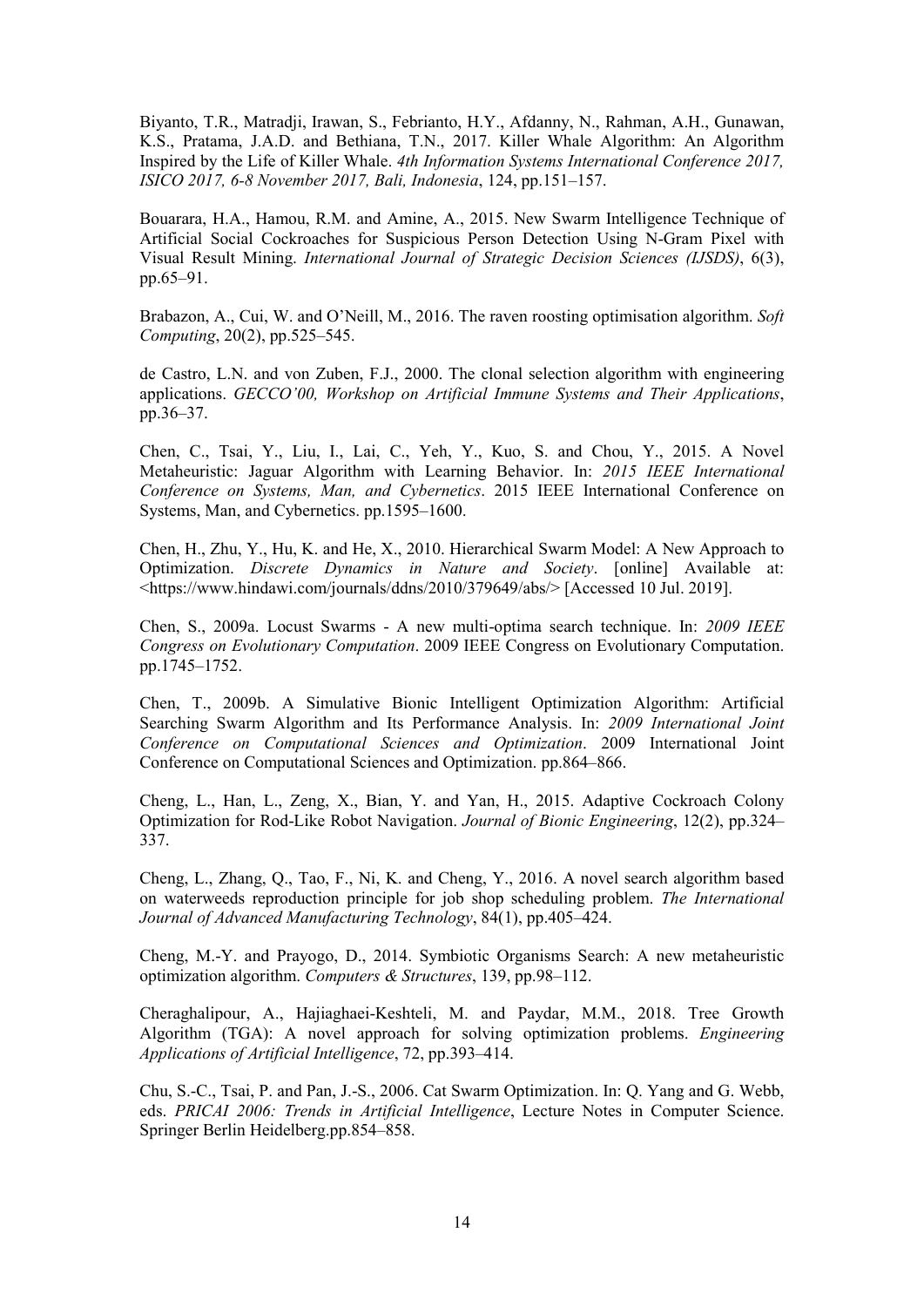Colak, M.E. and Varol, A., 2015. A novel intelligent optimization algorithm inspired from circular water waves. *Elektronika ir Elektrotechnika*, 21(5), pp.3–6.

Comellas, F. and Martinez-Navarro, J., 2009. Bumblebees: a multiagent combinatorial optimization algorithm inspired by social insect behaviour. In: *Proceedings of the first ACM/SIGEVO Summit on Genetic and Evolutionary Computation*. ACM.pp.811–814.

Cortés, P., García, J.M., Muñuzuri, J. and Onieva, L., 2008. Viral systems: A new bioinspired optimisation approach. *Part Special Issue: Bio-inspired Methods in Combinatorial Optimization*, 35(9), pp.2840–2860.

Cortés-Toro, M.E., Crawford, B., Gómez-Pulido, A.J., Soto, R. and Lanza-Gutiérrez, M.J., 2018. A New Metaheuristic Inspired by the Vapour-Liquid Equilibrium for Continuous Optimization. *Applied Sciences*, 8(11).

Cuevas, E., Cienfuegos, M., Zaldívar, D. and Pérez-Cisneros, M., 2013. A swarm optimization algorithm inspired in the behavior of the social-spider. *Expert Systems with Applications*, 40(16), pp.6374–6384.

Cuevas, E., Echavarría, A. and Ramírez-Ortegón, M.A., 2014. An optimization algorithm inspired by the States of Matter that improves the balance between exploration and exploitation. *Applied Intelligence*, 40(2), pp.256–272.

Cuevas, E., Fausto, F. and González, A., 2020. A Swarm Algorithm Inspired by the Collective Animal Behavior. In: E. Cuevas, F. Fausto and A. González, eds. *New Advancements in Swarm Algorithms: Operators and Applications*. [online] Cham: Springer International Publishing.pp.161–188. Available at: <https://doi.org/10.1007/978-3-030-16339-6 $6$ .

Deb, S., Tian, Z., Fong, S., Tang, R., Wong, R. and Dey, N., 2018. Solving permutation flowshop scheduling problem by rhinoceros search algorithm. *Soft Computing*, 22(18), pp.6025– 6034.

Dhiman, G. and Kaur, A., 2019. STOA: A bio-inspired based optimization algorithm for industrial engineering problems. *Engineering Applications of Artificial Intelligence*, 82, pp.148–174.

Dhiman, G. and Kumar, V., 2017. Spotted hyena optimizer: A novel bio-inspired based metaheuristic technique for engineering applications. *Advances in Engineering Software*, 114, pp.48–70.

Dhiman, G. and Kumar, V., 2018. Emperor penguin optimizer: A bio-inspired algorithm for engineering problems. *Knowledge-Based Systems*, 159, pp.20–50.

Dhiman, G. and Kumar, V., 2019. Seagull optimization algorithm: Theory and its applications for large-scale industrial engineering problems. *Knowledge-Based Systems*, 165, pp.169–196.

Doğan, B. and Ölmez, T., 2015. A new metaheuristic for numerical function optimization: Vortex Search algorithm. *Information Sciences*, 293, pp.125–145.

Dorigo, M., 1992. Optimization, learning and natural algorithms. *PhD Thesis, Politecnico di Milano*.

Duman, E., Uysal, M. and Alkaya, A.F., 2011. Migrating Birds Optimization: A New Metaheuristic Approach and Its Application to the Quadratic Assignment Problem. In: C. Di Chio,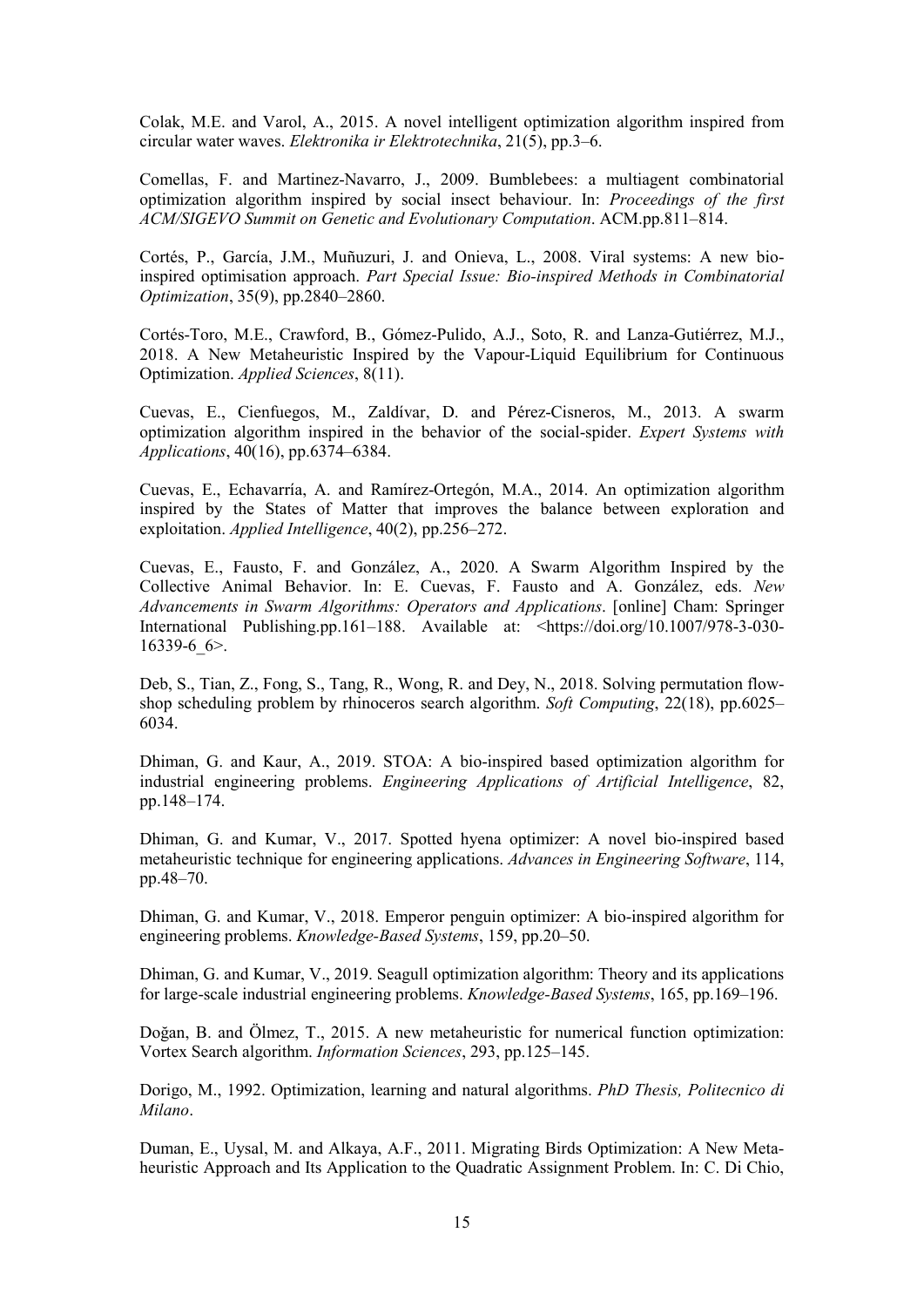S. Cagnoni, C. Cotta, M. Ebner, A. Ekárt, A.I. Esparcia-Alcázar, J.J. Merelo, F. Neri, M. Preuss, H. Richter, J. Togelius and G.N. Yannakakis, eds. *Applications of Evolutionary Computation*. Springer Berlin Heidelberg.pp.254–263.

Eberhart, R. and Kennedy, J., 1995. A new optimizer using particle swarm theory. In: *MHS'95. Proceedings of the Sixth International Symposium on Micro Machine and Human Science*. Ieee.pp.39–43.

Ebrahimi, A. and Khamehchi, E., 2016. Sperm whale algorithm: An effective metaheuristic algorithm for production optimization problems. *Journal of Natural Gas Science and Engineering*, 29, pp.211–222.

Eesa, A.S., Brifcani, A.M.A. and Orman, Z., 2013. Cuttlefish Algorithm – A Novel Bio-Inspired Optimization Algorithm. *International Journal of Scientific & Engineering Research*, 4(9), pp.1978–1986.

El-Dosuky, M., El-Bassiouny, A., Hamza, T. and Rashad, M., 2012. New Hoopoe Heuristic Optimization. *CoRR*, [online] abs/1211.6410. Available at: <http://arxiv.org/abs/1211.6410>.

Erol, O.K. and Eksin, I., 2006. A new optimization method: big bang–big crunch. *Advances in Engineering Software*, 37(2), pp.106–111.

Eskandar, H., Sadollah, A., Bahreininejad, A. and Hamdi, M., 2012. Water cycle algorithm – A novel metaheuristic optimization method for solving constrained engineering optimization problems. *Computers & Structures*, 110–111, pp.151–166.

Eusuff, M., Lansey, K. and Pasha, F., 2006. Shuffled frog-leaping algorithm: a memetic metaheuristic for discrete optimization. *Engineering Optimization*, 38(2), pp.129–154.

Fadafen, M.K., Mehrshad2, N., Zahiri, S.H. and Razavi, S.M., 2019. A New Algorithm for Optimization Based On Ohm's Law. *Control Engineering Letters*, 2(1), pp.16–22.

Fard, A.F. and Hajiaghaei-Keshteli, M., 2016. Red Deer Algorithm (RDA); a new optimization algorithm inspired by Red Deers' mating. International Conference on Industrial Engineering, IEEE.,(2016 e). pp.33–34.

Fausto, F., Cuevas, E., Valdivia, A. and González, A., 2017. A global optimization algorithm inspired in the behavior of selfish herds. *Biosystems*, 160, pp.39–55.

Feng, X., Liu, Y., Yu, H. and Luo, F., 2019. Physarum-energy optimization algorithm. *Soft Computing*, 23(3), pp.871–888.

Feng, X., Ma, M. and Yu, H., 2016. Crystal Energy Optimization Algorithm. *Computational Intelligence*, 32(2), pp.284–322.

Filho, C.J.A.B., de Lima Neto, F.B., Lins, A.J.C.C., Nascimento, A.I.S. and Lima, M.P., 2009. Fish School Search. In: R. Chiong, ed. *Nature-Inspired Algorithms for Optimisation*. [online] Berlin, Heidelberg: Springer Berlin Heidelberg.pp.261–277. Available at: <https://doi.org/10.1007/978-3-642-00267-0\_9>.

Flores, J.J., López, R. and Barrera, J., 2011. Gravitational Interactions Optimization. In: C.A.C. Coello, ed. *Learning and Intelligent Optimization*, Lecture Notes in Computer Science. Springer Berlin Heidelberg.pp.226–237.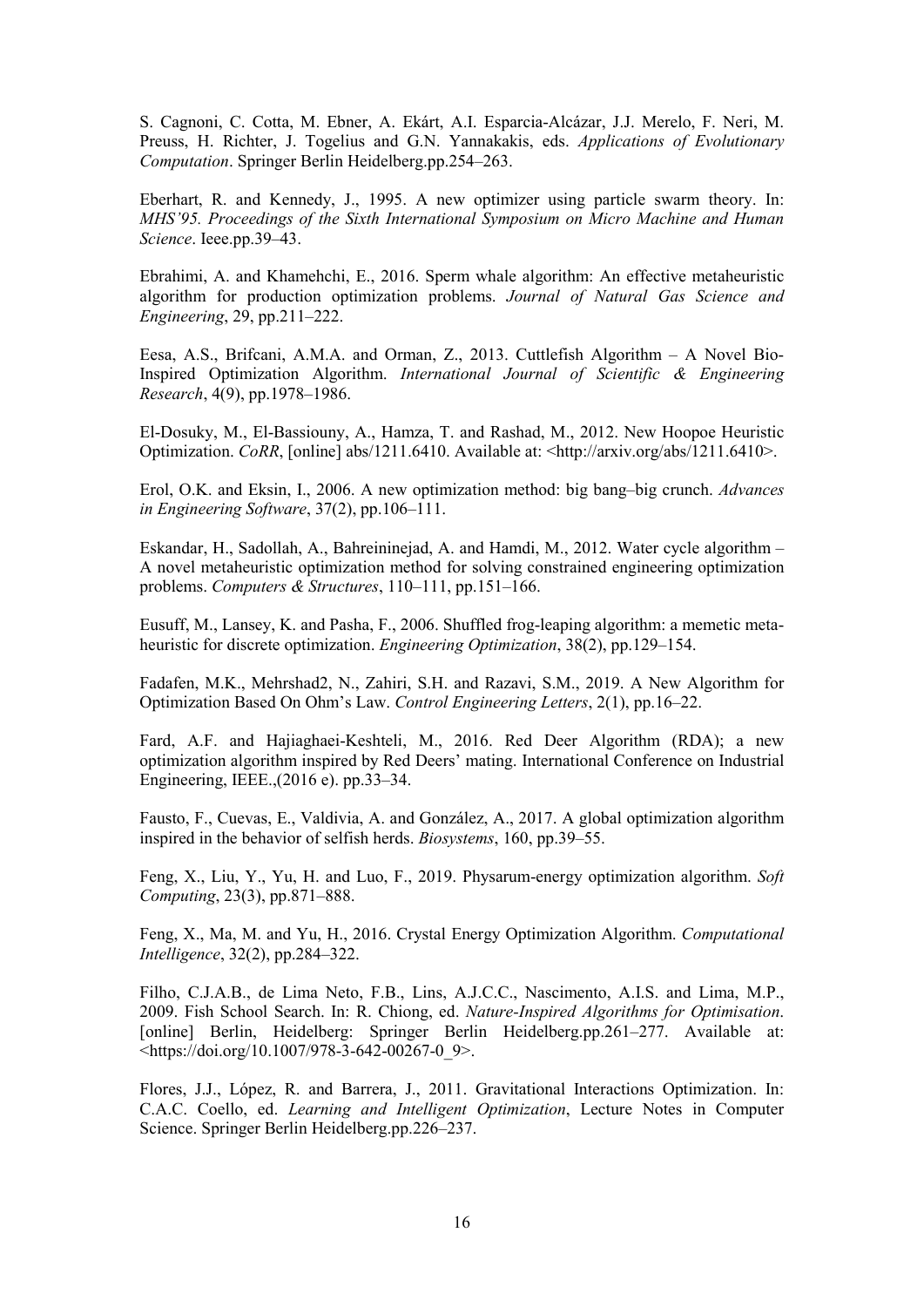Formato, R.A., 2007. Central Force Optimization: a New Metaheuristic with Applications in Applied Electromagnetics. *Progress In Electromagnetics Research*, 77, pp.425–491.

Gandomi, A.H. and Alavi, A.H., 2012. Krill herd: a new bio-inspired optimization algorithm. *Communications in nonlinear science and numerical simulation*, 17(12), pp.4831–4845.

Garcia, F.J.M. and Pérez, J.A.M., 2008. Jumping frogs optimization: a new swarm method for discrete optimization. *Documentos de Trabajo del DEIOC*, 3.

Geem, Z.W., Kim, J.H. and Loganathan, G.V., 2001. A new heuristic optimization algorithm: harmony search. *simulation*, 76(2), pp.60–68.

Ghaemi, M. and Feizi-Derakhshi, M.-R., 2014. Forest Optimization Algorithm. *Expert Systems with Applications*, 41(15), pp.6676–6687.

Ghasemi, M., Ghavidel, S., Aghaei, J., Akbari, E. and Li, L., 2018. CFA optimizer: A new and powerful algorithm inspired by Franklin's and Coulomb's laws theory for solving the economic load dispatch problems. *International Transactions on Electrical Energy Systems*, 28(5), p.e2536.

Gheraibia, Y. and Moussaoui, A., 2013. Penguins Search Optimization Algorithm (PeSOA). In: M. Ali, T. Bosse, K.V. Hindriks, M. Hoogendoorn, C.M. Jonker and J. Treur, eds. *Recent Trends in Applied Artificial Intelligence*, Lecture Notes in Computer Science. Springer Berlin Heidelberg.pp.222–231.

Ghojogh, B. and Sharifian, S., 2018. Pontogammarus Maeoticus Swarm Optimization: A Metaheuristic Optimization Algorithm. *CoRR*, [online] abs/1807.01844. Available at: <http://arxiv.org/abs/1807.01844>.

Ghojogh, B., Sharifian, S. and Mohammadzade, H., 2018. Tree-Based Optimization: A Meta-Algorithm for Metaheuristic Optimization. *CoRR*, [online] abs/1809.09284. Available at: <http://arxiv.org/abs/1809.09284>.

H. Mo and L. Xu, 2013. Magnetotactic bacteria optimization algorithm for multimodal optimization. In: *2013 IEEE Symposium on Swarm Intelligence (SIS)*. 2013 IEEE Symposium on Swarm Intelligence (SIS). pp.240–247.

H. R. E. H. Bouchekara, 2019. Electrostatic discharge algorithm: a novel nature-inspired optimisation algorithm and its application to worst-case tolerance analysis of an EMC filter. *IET Science, Measurement & Technology*, 13(4), pp.491–499.

Haddad, O.B., Afshar, A. and Mariño, M.A., 2006. Honey-Bees Mating Optimization (HBMO) Algorithm: A New Heuristic Approach for Water Resources Optimization. *Water Resources Management*, 20(5), pp.661–680.

Haldar, V. and Chakraborty, N., 2017. A novel evolutionary technique based on electrolocation principle of elephant nose fish and shark: fish electrolocation optimization. *Soft Computing*, 21(14), pp.3827–3848.

Harifi, S., Khalilian, M., Mohammadzadeh, J. and Ebrahimnejad, S., 2019. Emperor Penguins Colony: a new metaheuristic algorithm for optimization. *Evolutionary Intelligence*, 12(2), pp.211–226.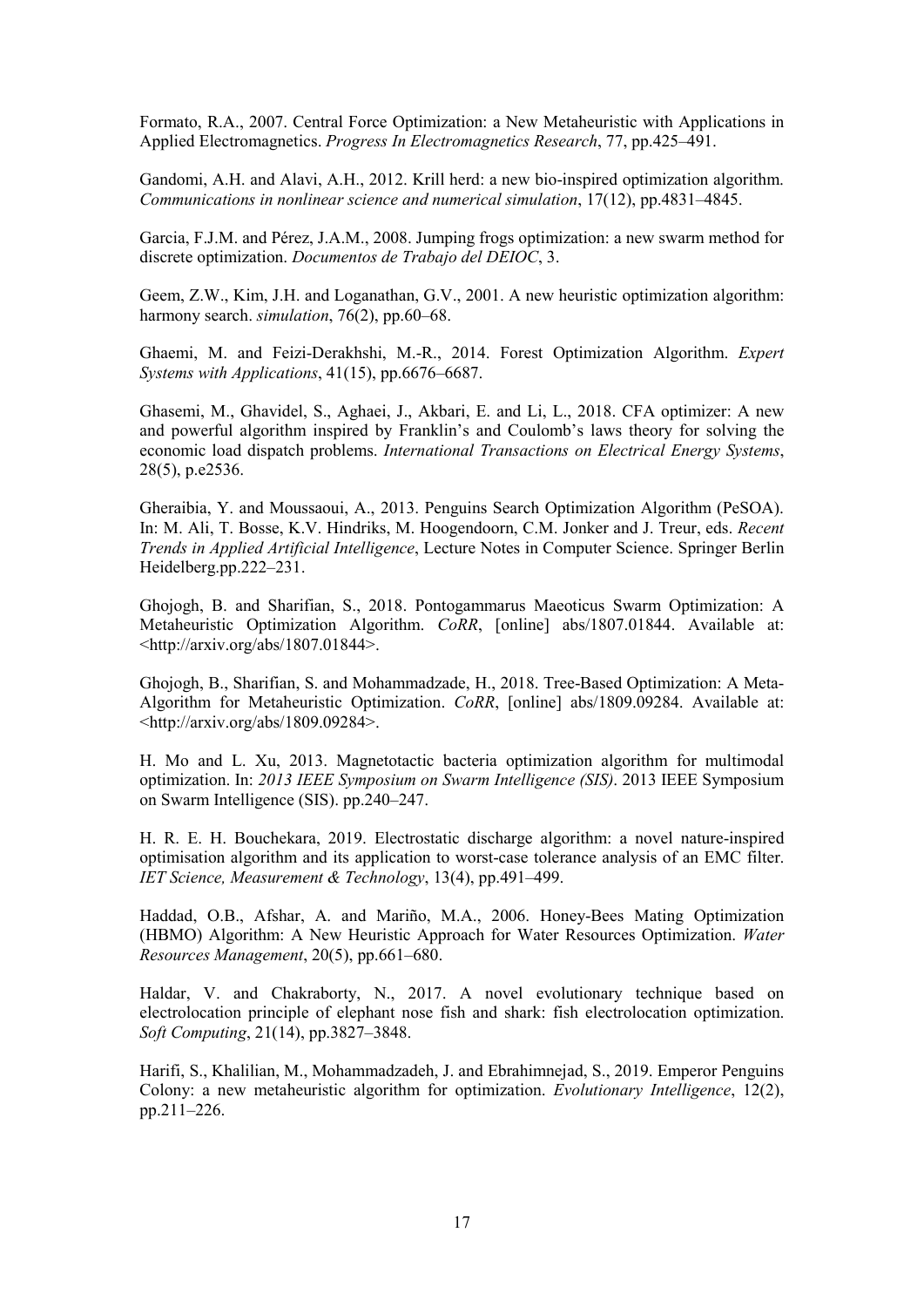Hashim, F.A., Houssein, E.H., Mabrouk, M.S., Al-Atabany, W. and Mirjalili, S., 2019. Henry gas solubility optimization: A novel physics-based algorithm. *Future Generation Computer Systems*, 101, pp.646–667.

Hatamlou, A., 2013. Black hole: A new heuristic optimization approach for data clustering. *Information sciences*, 222, pp.175–184.

Hatamlou, A., 2014. Heart: a novel optimization algorithm for cluster analysis. *Progress in Artificial Intelligence*, 2(2), pp.167–173.

Hayyolalam, V. and Pourhaji Kazem, A.A., 2020. Black Widow Optimization Algorithm: A novel meta-heuristic approach for solving engineering optimization problems. *Engineering Applications of Artificial Intelligence*, 87, p.103249.

Hedayatzadeh, R., Salmassi, F.A., Keshtgari, M., Akbari, R. and Ziarati, K., 2010. Termite colony optimization: A novel approach for optimizing continuous problems. In: *2010 18th Iranian Conference on Electrical Engineering*. 2010 18th Iranian Conference on Electrical Engineering. pp.553–558.

Heidari, A.A., Mirjalili, S., Faris, H., Aljarah, I., Mafarja, M. and Chen, H., 2019. Harris hawks optimization: Algorithm and applications. *Future Generation Computer Systems*, 97, pp.849–872.

Hosseini, E., 2017. Laying chicken algorithm: A new meta-heuristic approach to solve continuous programming problems. *Journal of Applied & Computational Mathematics*, 6, pp.10–4172.

Hosseini, H.S., 2007. Problem solving by intelligent water drops. In: *2007 IEEE Congress on Evolutionary Computation*. [online] 2007 IEEE Congress on Evolutionary Computation. Singapore: IEEE.pp.3226–3231. Available at: <http://ieeexplore.ieee.org/document/4424885/> [Accessed 11 Apr. 2019].

Hsiao, Y.-T., Chuang, C.-L., Jiang, J.-A. and Chien, C.-C., 2005. A novel optimization algorithm: space gravitational optimization. In: *2005 IEEE international conference on systems, man and cybernetics*. 2005 IEEE International Conference on Systems, Man and Cybernetics. IEEE.pp.2323–2328.

Huang, G., 2016. Artificial infectious disease optimization: A SEIQR epidemic dynamic model-based function optimization algorithm. *Swarm and Evolutionary Computation*, 27, pp.31–67.

Hudaib, A.A. and Fakhouri, H.N., 2017. Supernova Optimizer: A Novel Natural Inspired Meta-Heuristic. *Modern Applied Science*, 12(1), p.p32.

Husseinzadeh Kashan, A., 2015. A new metaheuristic for optimization: Optics inspired optimization (OIO). *Computers & Operations Research*, 55, pp.99–125.

Ibrahim, M.K. and Ali, R.S., 2016. Novel Optimization Algorithm Inspired by Camel Traveling Behavior. *Iraqi Journal for Electrical And Electronic Engineering*, 12(2), pp.167– 177.

J. M. Abdullah and T. Ahmed, 2019. Fitness Dependent Optimizer: Inspired by the Bee Swarming Reproductive Process. *IEEE Access*, 7, pp.43473–43486.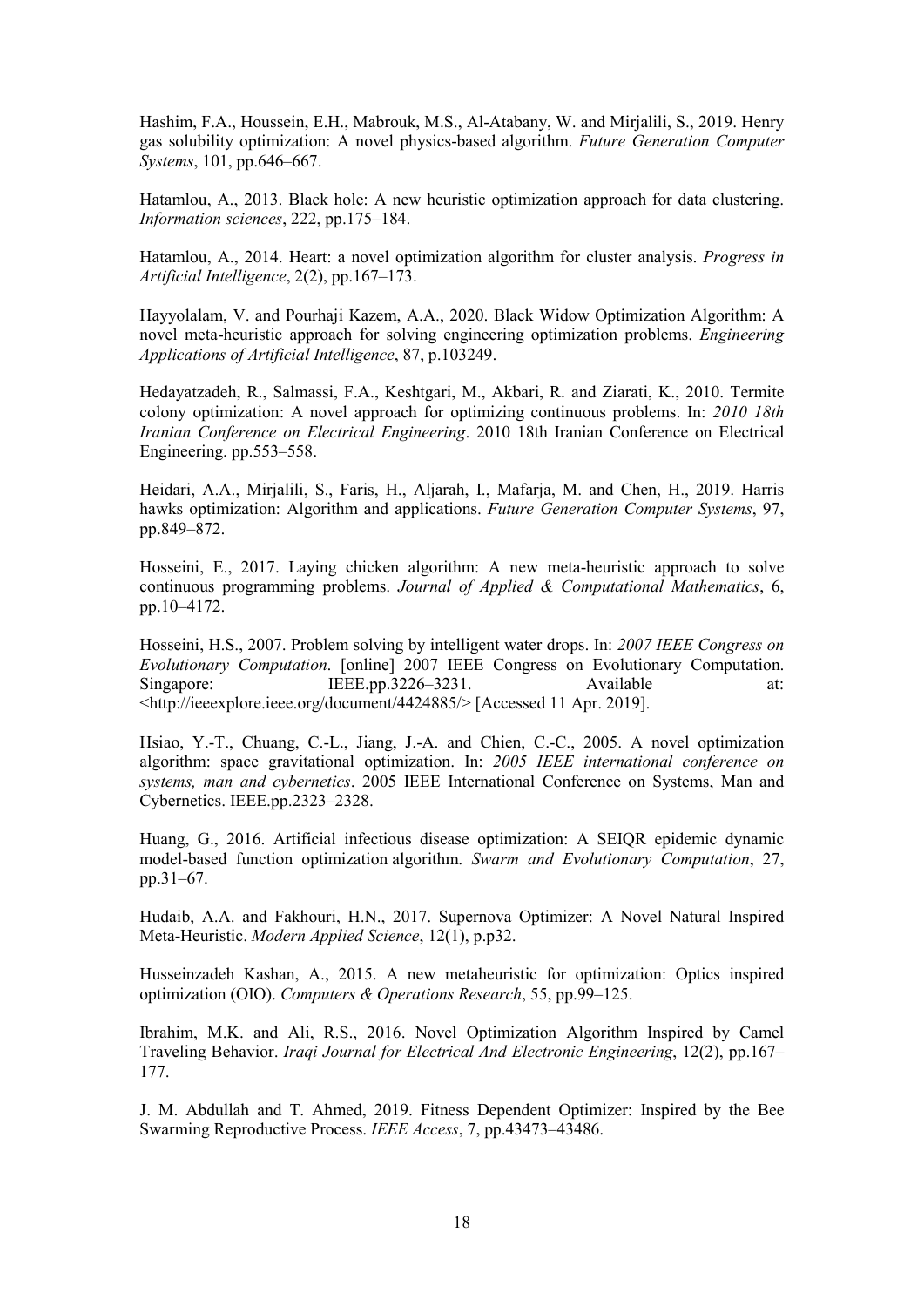J. Pierezan and L. Dos Santos Coelho, 2018. Coyote Optimization Algorithm: A New Metaheuristic for Global Optimization Problems. In: *2018 IEEE Congress on Evolutionary Computation (CEC)*. 2018 IEEE Congress on Evolutionary Computation (CEC). pp.1–8.

Jaddi, N.S., Alvankarian, J. and Abdullah, S., 2017. Kidney-inspired algorithm for optimization problems. *Communications in Nonlinear Science and Numerical Simulation*, 42, pp.358–369.

Jaderyan, M. and Khotanlou, H., 2016. Virulence Optimization Algorithm. *Applied Soft Computing*, 43, pp.596–618.

Jahani, E. and Chizari, M., 2018. Tackling global optimization problems with a novel algorithm – Mouth Brooding Fish algorithm. *Applied Soft Computing*, 62, pp.987–1002.

Jain, M., Maurya, S., Rani, A. and Singh, V., 2018. Owl search algorithm: A novel natureinspired heuristic paradigm for global optimization. *Journal of Intelligent & Fuzzy Systems*, 34(3), pp.1573–1582.

Jain, M., Singh, V. and Rani, A., 2019. A novel nature-inspired algorithm for optimization: Squirrel search algorithm. *Swarm and Evolutionary Computation*, 44, pp.148–175.

Javidy, B., Hatamlou, A. and Mirjalili, S., 2015. Ions motion algorithm for solving optimization problems. *Applied Soft Computing*, 32, pp.72–79.

Jiang, Q., Wang, L., Hei, X., Fei, R., Yang, D., Zou, F., Li, H., Cao, Z. and Lin, Y., 2014. Optimal approximation of stable linear systems with a novel and efficient optimization algorithm. In: *2014 IEEE Congress on Evolutionary Computation (CEC)*. 2014 IEEE Congress on Evolutionary Computation (CEC). pp.840–844.

Jiang, X. and Li, S., 2017. BAS: Beetle Antennae Search Algorithm for Optimization Problems. *CoRR*, [online] abs/1710.10724. Available at: <http://arxiv.org/abs/1710.10724>.

Kallioras, N.Ath., Lagaros, N.D. and Avtzis, D.N., 2018. Pity beetle algorithm  $-$  A new metaheuristic inspired by the behavior of bark beetles. *Advances in Engineering Software*, 121, pp.147–166.

Karaboga, D. and Basturk, B., 2007. A powerful and efficient algorithm for numerical function optimization: artificial bee colony (ABC) algorithm. *Journal of Global Optimization*, 39(3), pp.459–471.

Karci, A. and Alatas, B., 2006. Thinking Capability of Saplings Growing Up Algorithm. In: E. Corchado, H. Yin, V. Botti and C. Fyfe, eds. *Intelligent Data Engineering and Automated Learning – IDEAL 2006*. Springer Berlin Heidelberg.pp.386–393.

Kaveh, A. and Bakhshpoori, T., 2016. Water Evaporation Optimization: A novel physically inspired optimization algorithm. *Computers & Structures*, 167, pp.69–85.

Kaveh, A. and Dadras, A., 2017. A novel meta-heuristic optimization algorithm: thermal exchange optimization. *Advances in Engineering Software*, 110, pp.69–84.

Kaveh, A. and Farhoudi, N., 2013. A new optimization method: Dolphin echolocation. *Advances in Engineering Software*, 59, pp.53–70.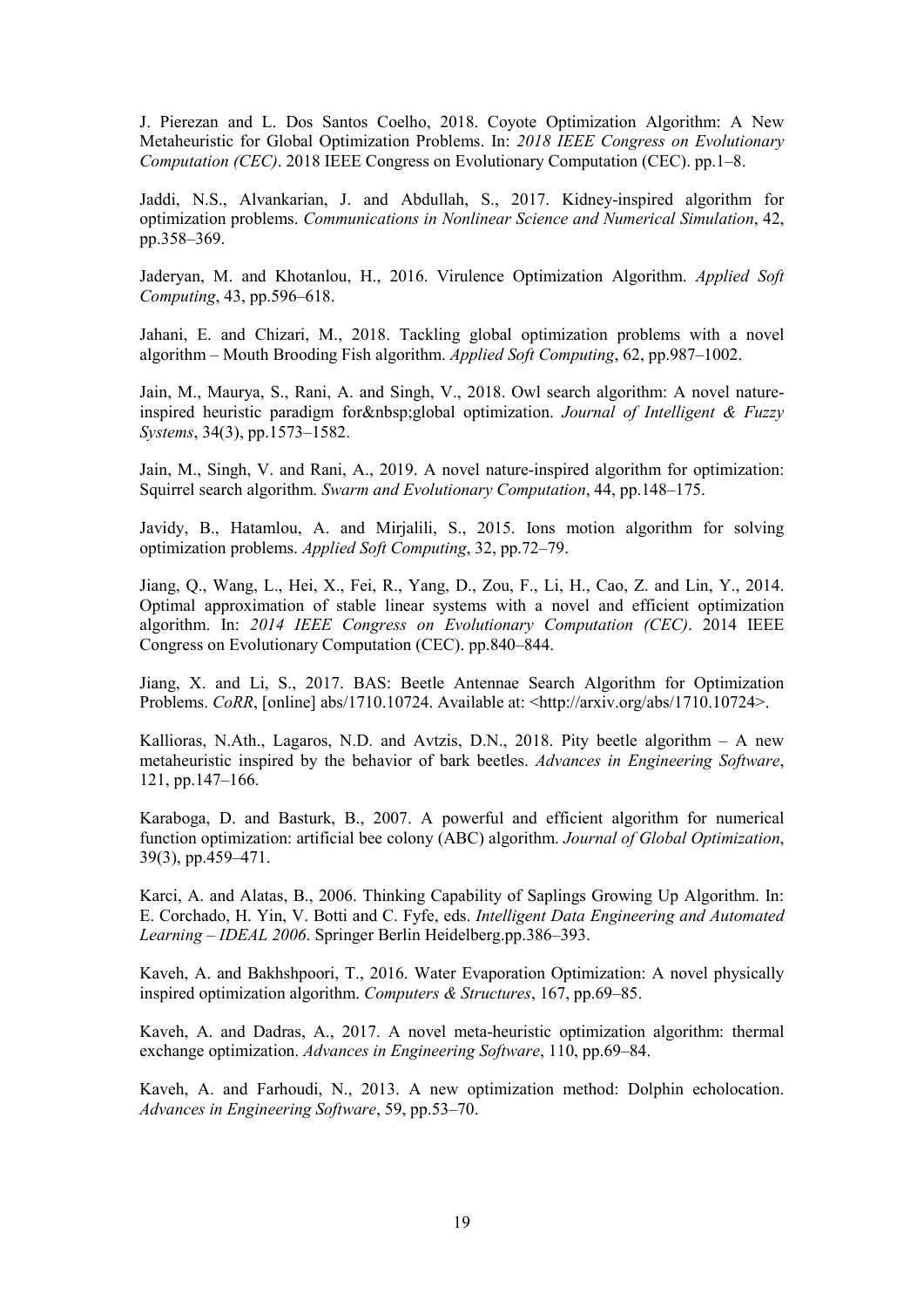Kaveh, A. and Ilchi Ghazaan, M., 2017. Vibrating particles system algorithm for truss optimization with multiple natural frequency constraints. *Acta Mechanica*, 228(1), pp.307– 322.

Kaveh, A. and Khayatazad, M., 2012. A new meta-heuristic method: Ray Optimization. *Computers & Structures*, 112–113, pp.283–294.

Kaveh, A. and Kooshkebaghi, M., 2019. Artificial Coronary Circulation System; A new bioinspired metaheuristic algorithm. *Scientia Iranica*. [online] Available at: <http://scientiairanica.sharif.edu/article\_21366.html>.

Kaveh, A. and Mahdavi, V.R., 2014. Colliding bodies optimization: A novel meta-heuristic method. *Computers & Structures*, 139, pp.18–27.

Kaveh, A. and Mahjoubi, S., 2018. Lion pride optimization algorithm: A meta-heuristic method for global optimization problems. *Scientia Iranica*, 25(Special Issue Dedicated to Professor Goodarz Ahmadi), pp.3113–3132.

Kaveh, A. and Talatahari, S., 2010. A novel heuristic optimization method: charged system search. *Acta Mechanica*, 213(3), pp.267–289.

Kaveh, A. and Zolghadr, A., 2017. Cyclical parthenogenesis algorithm: a new meta-heuristic algorithm. *Asian Journal of Civil Engineering (Building and Housing)*, 18(5), pp.673–701.

Khan, A.T., Li, S., Stanimirovic, P.S. and Zhang, Y., 2018. Model-Free Optimization Using Eagle Perching Optimizer. *CoRR*, [online] abs/1807.02754. Available at: <http://arxiv.org/abs/1807.02754>.

Kiran, M.S., 2015. TSA: Tree-seed algorithm for continuous optimization. *Expert Systems with Applications*, 42(19), pp.6686–6698.

Kirkpatrick, S., Gelatt, C.D. and Vecchi, M.P., 1983. Optimization by Simulated Annealing. *Science*, 220(4598), pp.671–680.

Kılınç, N., Mahouti, P. and Güneş, F., 2013. Space Gravity Optimization Applied to the Feasible Design Target Space Required for a Wide-band Front-end Amplifier. In: *PIERS Proceedings*.

Klein, C.E., Mariani, V.C. and Coelho, L. dos S., 2018. Cheetah Based Optimization Algorithm: A Novel Swarm Intelligence Paradigm. In: *26th European Symposium on Artificial Neural Networks, ESANN 2018, Bruges, Belgium, April 25-27, 2018*. [online] ESANN 2018 : European Symposium on Artificial Neural Networks, Computational Intelligence and Machine Learning. Bruges, Belgium: UCL Upcoming Conferences for Computer Science & Electronics.pp.685–690. Available at: <http://www.elen.ucl.ac.be/Proceedings/esann/esannpdf/es2018-18.pdf>.

Klein, C.E. and dos Santos Coelho, L., 2018. Meerkats-inspired Algorithm for Global Optimization Problems. In: *26th European Symposium on Artificial Neural Networks, ESANN 2018, Bruges, Belgium, April 25-27, 2018*. [online] ESANN 2018 : European Symposium on Artificial Neural Networks, Computational Intelligence and Machine Learning. Bruges, Belgium. Available at: <https://www.elen.ucl.ac.be/Proceedings/esann/esannpdf/es2018-35.pdf>.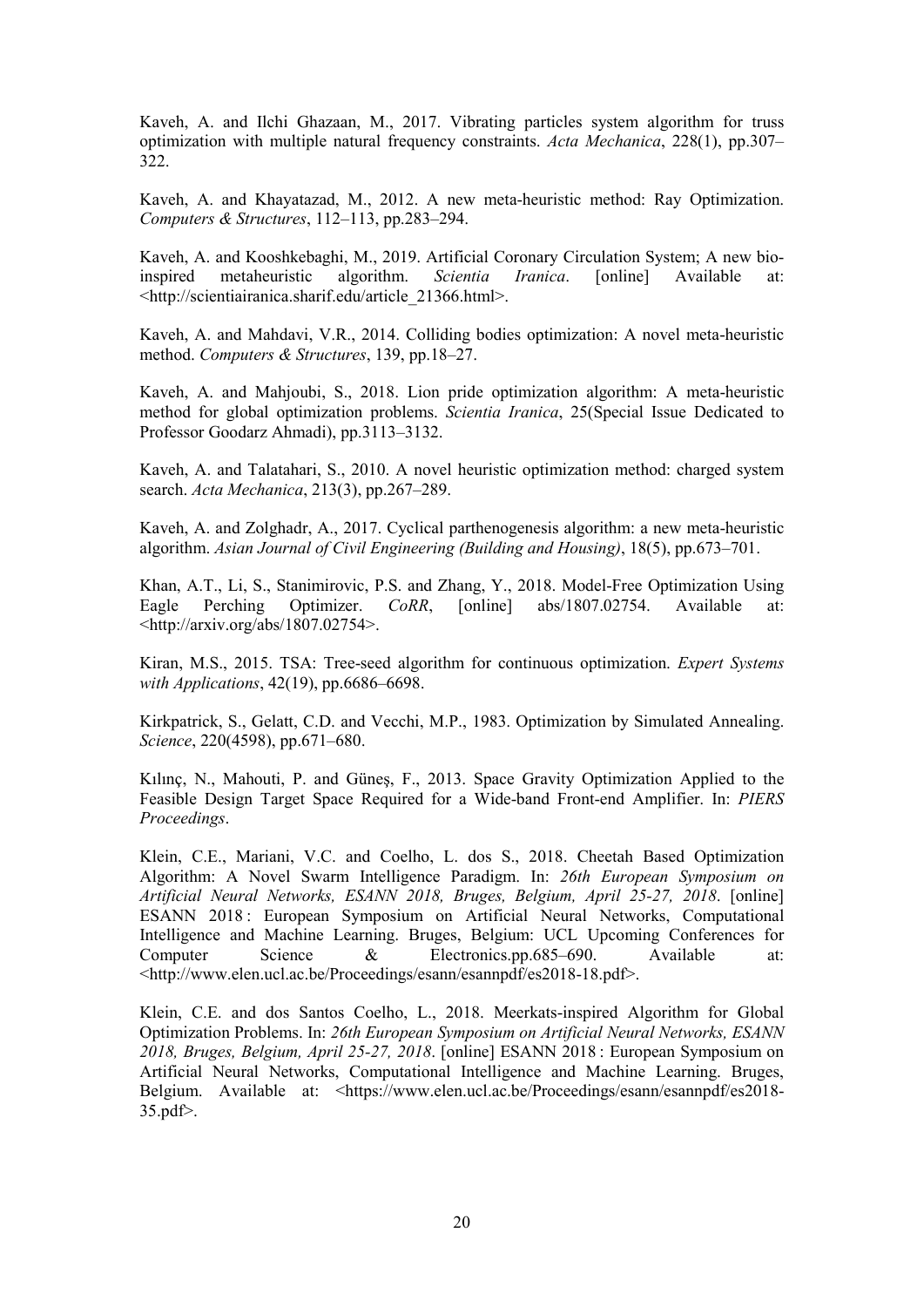Krishnanand, K.N. and Ghose, D., 2006. Glowworm swarm based optimization algorithm for multimodal functions with collective robotics applications. *Multiagent and Grid Systems*, 2(3), pp.209–222.

Labbi, Y., Attous, D.B., Gabbar, H.A., Mahdad, B. and Zidan, A., 2016. A new rooted tree optimization algorithm for economic dispatch with valve-point effect. *International Journal of Electrical Power & Energy Systems*, 79, pp.298–311.

Lam, A.Y.S. and Li, V.O.K., 2010. Chemical-Reaction-Inspired Metaheuristic for Optimization. *IEEE Transactions on Evolutionary Computation*, 14(3), pp.381–399.

Lamy, J.-B., 2019. Artificial Feeding Birds (AFB): A New Metaheuristic Inspired by the Behavior of Pigeons. In: S.K. Shandilya, S. Shandilya and A.K. Nagar, eds. *Advances in Nature-Inspired Computing and Applications*. [online] Cham: Springer International Publishing.pp.43–60. Available at: <https://doi.org/10.1007/978-3-319-96451-5\_3>.

Li, M.D., Zhao, H., Weng, X.W. and Han, T., 2016. A novel nature-inspired algorithm for optimization: Virus colony search. *Advances in Engineering Software*, 92, pp.65–88.

Li, X., Zhang, J. and Yin, M., 2014. Animal migration optimization: an optimization algorithm inspired by animal migration behavior. *Neural Computing and Applications*, 24(7– 8), pp.1867–1877.

Li, X.L., Shao, Z.J. and Qian, J.X., 2002. An optimizing method based on autonomous animates: Fish-swarm algorithm. *System Engineering Theory and Practice*, 22(11), pp.32–38.

Lu, X. and Zhou, Y., 2008. A Novel Global Convergence Algorithm: Bee Collecting Pollen Algorithm. In: D.-S. Huang, D.C. Wunsch, D.S. Levine and K.-H. Jo, eds. *Advanced Intelligent Computing Theories and Applications. With Aspects of Artificial Intelligence*. Springer Berlin Heidelberg.pp.518–525.

M. Alauddin, 2016. Mosquito flying optimization (MFO). In: *2016 International Conference on Electrical, Electronics, and Optimization Techniques (ICEEOT)*. 2016 International Conference on Electrical, Electronics, and Optimization Techniques (ICEEOT). pp.79–84.

M. Bidar, H. R. Kanan, M. Mouhoub and S. Sadaoui, 2018. Mushroom Reproduction Optimization (MRO): A Novel Nature-Inspired Evolutionary Algorithm. In: *2018 IEEE Congress on Evolutionary Computation (CEC)*. 2018 IEEE Congress on Evolutionary Computation (CEC). pp.1–10.

M. Bidar and H. Rashidy Kanan, 2013. Jumper firefly algorithm. In: *ICCKE 2013*. ICCKE 2013. pp.267–271.

M. C. Catalbas and A. Gulten, 2018. Circular structures of puffer fish: A new metaheuristic optimization algorithm. In: *2018 Third International Conference on Electrical and Biomedical Engineering, Clean Energy and Green Computing (EBECEGC)*. 2018 Third International Conference on Electrical and Biomedical Engineering, Clean Energy and Green Computing (EBECEGC). IEEE.pp.1–5.

M. Dehghani, Z. Montazeri, A. Dehghani and A. Seifi, 2017. Spring search algorithm: A new meta-heuristic optimization algorithm inspired by Hooke's law. In: *2017 IEEE 4th International Conference on Knowledge-Based Engineering and Innovation (KBEI)*. 2017 IEEE 4th International Conference on Knowledge-Based Engineering and Innovation (KBEI). pp.0210–0214.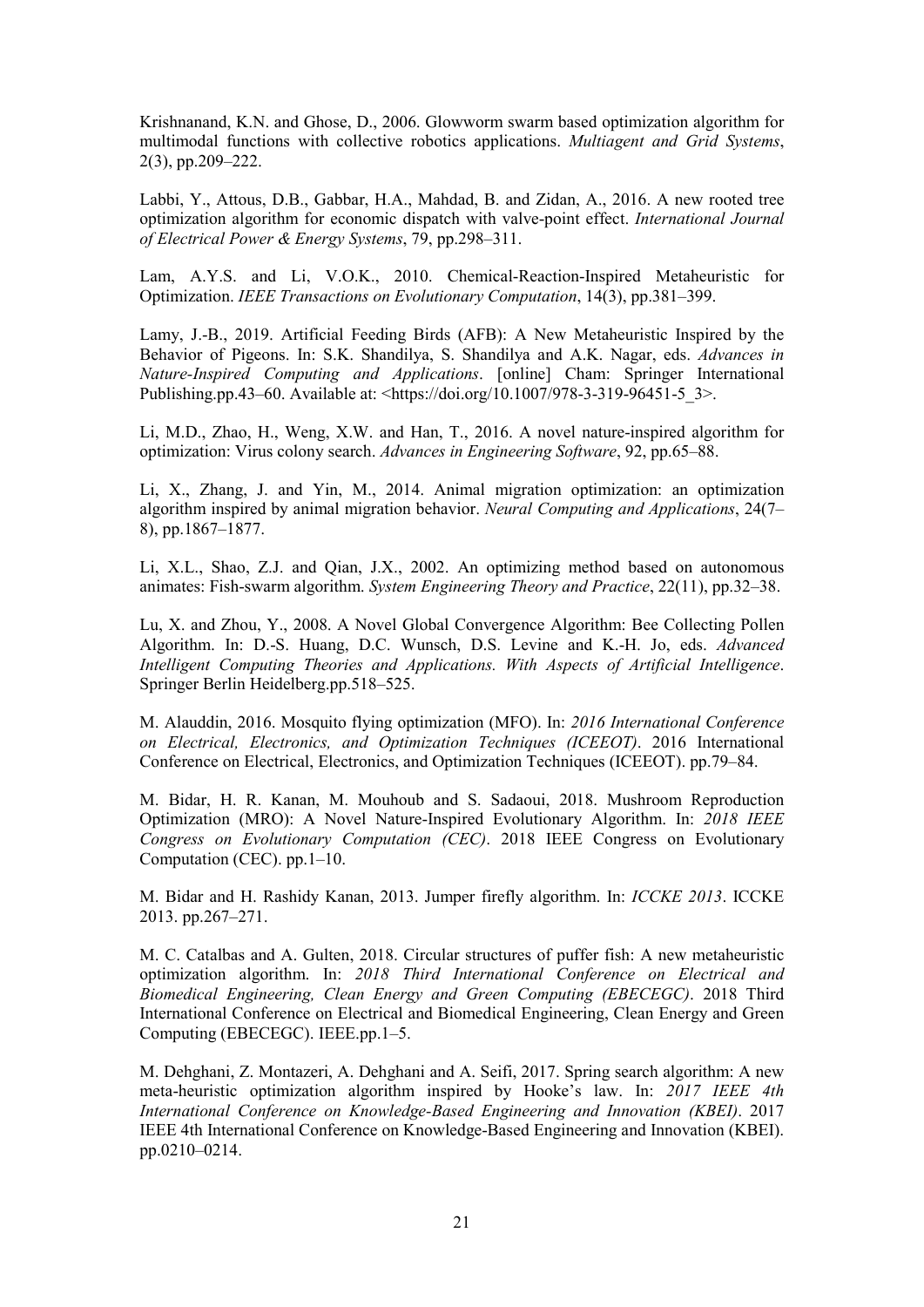Mahmood, M. and Al-Khateeb, B., 2019. The Blue Monkey: A New Nature Inspired Metaheuristic Optimization Algorithm | Mahmood | Periodicals of Engineering and Natural Sciences. *Periodicals of Engineering and Natural Sciences*, 7(3), pp.1054–1066.

Marinakis, Y. and Marinaki, M., 2011. Bumble Bees Mating Optimization Algorithm for the Vehicle Routing Problem. In: B.K. Panigrahi, Y. Shi and M.-H. Lim, eds. *Handbook of Swarm Intelligence: Concepts, Principles and Applications*. [online] Berlin, Heidelberg: Springer Berlin Heidelberg.pp.347–369. Available at: <https://doi.org/10.1007/978-3-642- 17390-5\_15>.

Masadeh, R., 2019. Sea Lion Optimization Algorithm. *International Journal of Advanced Computer Science and Applications*, 10(5), pp.388–395.

Masadeh, R., Sharieh, A. and Mahafzah, B., 2019. Humpback whale optimization algorithm based on vocal behavior for task scheduling in cloud computing. *Int J Adv Sci Technol*, 13(3), pp.121–140.

Mehrabian, A.R. and Lucas, C., 2006. A novel numerical optimization algorithm inspired from weed colonization. *Ecological Informatics*, 1(4), pp.355–366.

Mejía-de-Dios, J.-A. and Mezura-Montes, E., 2019. A New Evolutionary Optimization Method Based on Center of Mass. In: K. Deep, M. Jain and S. Salhi, eds. *Decision Science in Action: Theory and Applications of Modern Decision Analytic Optimisation*. [online] Singapore: Springer Singapore.pp.65–74. Available at: <https://doi.org/10.1007/978-981-13- 0860-4 $6$ 

Meng, X., Liu, Y., Gao, X. and Zhang, H., 2014. A new bio-inspired algorithm: chicken swarm optimization. In: *International conference in swarm intelligence*. Springer.pp.86–94.

Meng, X.-B., Gao, X.Z., Lu, L., Liu, Y. and Zhang, H., 2016. A new bio-inspired optimisation algorithm: Bird Swarm Algorithm. *Journal of Experimental & Theoretical Artificial Intelligence*, 28(4), pp.673–687.

Merrikh-Bayat, F., 2015. The runner-root algorithm: A metaheuristic for solving unimodal and multimodal optimization problems inspired by runners and roots of plants in nature. *Applied Soft Computing*, 33, pp.292–303.

Minhas, F. ul A.A. and Arif, M., 2011. MOX: A novel global optimization algorithm inspired from Oviposition site selection and egg hatching inhibition in mosquitoes. *Applied Soft Computing*, 11(8), pp.4614–4625.

Mirjalili, S., 2015a. Moth-flame optimization algorithm: A novel nature-inspired heuristic paradigm. *Knowledge-Based Systems*, 89, pp.228–249.

Mirjalili, S., 2015b. The Ant Lion Optimizer. *Advances in Engineering Software*, 83, pp.80– 98.

Mirjalili, S., 2016a. Dragonfly algorithm: a new meta-heuristic optimization technique for solving single-objective, discrete, and multi-objective problems. *Neural Computing and Applications*, 27(4), pp.1053–1073.

Mirjalili, S., 2016b. SCA: A Sine Cosine Algorithm for solving optimization problems. *Knowledge-Based Systems*, 96, pp.120–133.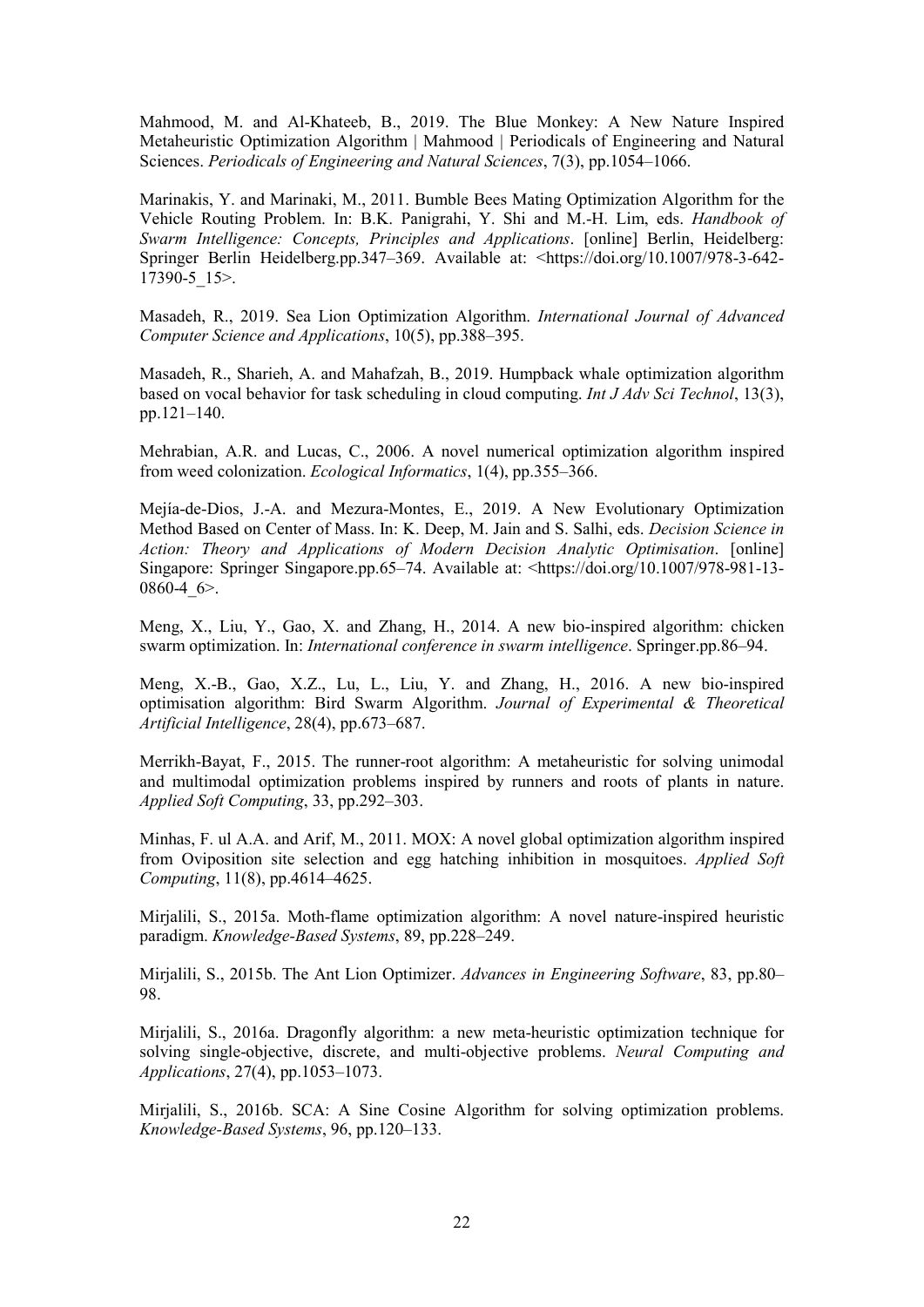Mirjalili, S., Gandomi, A.H., Mirjalili, S.Z., Saremi, S., Faris, H. and Mirjalili, S.M., 2017. Salp Swarm Algorithm: A bio-inspired optimizer for engineering design problems. *Advances in Engineering Software*, 114, pp.163–191.

Mirjalili, S. and Lewis, A., 2016. The whale optimization algorithm. *Advances in engineering software*, 95, pp.51–67.

Mirjalili, S., Mirjalili, S.M. and Hatamlou, A., 2016. Multi-verse optimizer: a nature-inspired algorithm for global optimization. *Neural Computing and Applications*, 27(2), pp.495–513.

Mirjalili, S., Mirjalili, S.M. and Lewis, A., 2014. Grey Wolf Optimizer. *Advances in Engineering Software*, 69, pp.46–61.

Mirjalili, S.Z., Mirjalili, S., Saremi, S., Faris, H. and Aljarah, I., 2018. Grasshopper optimization algorithm for multi-objective optimization problems. *Applied Intelligence*, 48(4), pp.805–820.

Moein, S. and Logeswaran, R., 2014. KGMO: A swarm optimization algorithm based on the kinetic energy of gas molecules. *Information Sciences*, 275, pp.127–144.

Moez, H., Kaveh, A. and Taghizadieh, N., 2016. Natural Forest Regeneration Algorithm: A New Meta-Heuristic. *Iranian Journal of Science and Technology, Transactions of Civil Engineering*, 40(4), pp.311–326.

Motevali, M.M., Shanghooshabad, A.M., Aram, R.Z. and Keshavarz, H., 2018. WHO: A New Evolutionary Algorithm Bio-Inspired by Wildebeests with a Case Study on Bank Customer Segmentation. *International Journal of Pattern Recognition and Artificial Intelligence*, 33(05), p.1959017.

Mozaffari, A., Fathi, A. and Behzadipour, S., 2012. The great salmon run: a novel bioinspired algorithm for artificial system design and optimisation. *International Journal of Bio-Inspired Computation*, 4(5), p.286.

Mucherino, A. and Seref, O., 2007. Monkey search: a novel metaheuristic search for global optimization. In: *AIP conference proceedings*. AIP.pp.162–173.

Muller, S.D., Marchetto, J., Airaghi, S. and Kournoutsakos, P., 2002. Optimization based on bacterial chemotaxis. *IEEE Transactions on Evolutionary Computation*, 6(1), pp.16–29.

Nasir, A.N.K., Tokhi, M.O., Sayidmarie, O. and Ismail, R.R., 2013. A novel adaptive spiral dynamic algorithm for global optimization. In: *2013 13th UK Workshop on Computational Intelligence (UKCI)*. IEEE.pp.334–341.

Nematollahi, A.F., Rahiminejad, A. and Vahidi, B., 2017. A novel physical based metaheuristic optimization method known as Lightning Attachment Procedure Optimization. *Applied Soft Computing*, 59, pp.596–621.

Neshat, M., Sepidnam, G. and Sargolzaei, M., 2013. Swallow swarm optimization algorithm: a new method to optimization. *Neural Computing and Applications*, 23(2), pp.429–454.

Nguyen, H.T. and Bhanu, B., 2012. Zombie Survival Optimization: A swarm intelligence algorithm inspired by zombie foraging. In: *Proceedings of the 21st International Conference on Pattern Recognition (ICPR2012)*. IEEE.pp.987–990.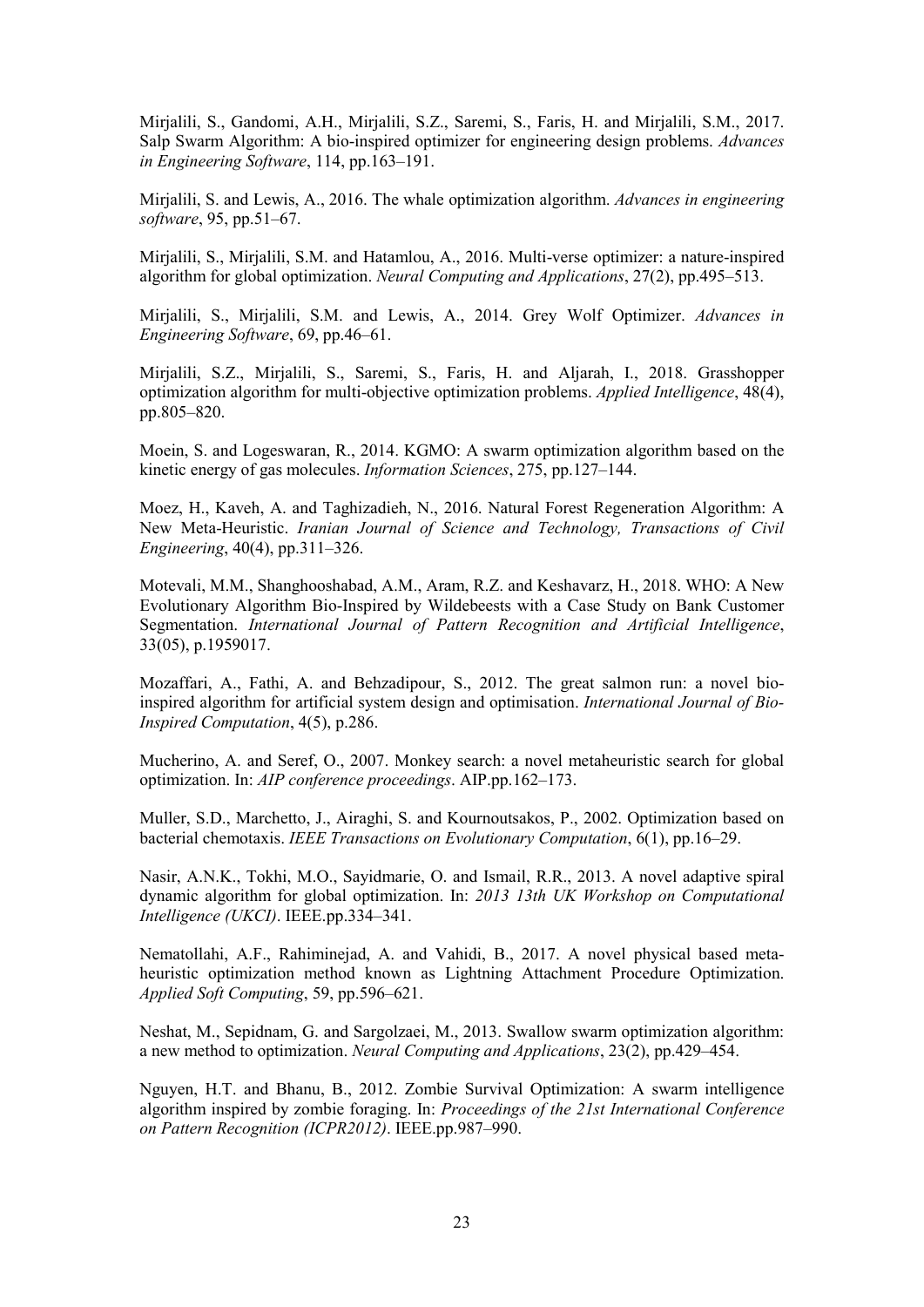Odili, J.B. and Kahar, M.N.M., 2015. African buffalo optimization (ABO): a new metaheuristic algorithm. *Journal of Advanced & Applied Sciences*, 3(03), pp.101–106.

Oftadeh, R., Mahjoob, M.J. and Shariatpanahi, M., 2010. A novel meta-heuristic optimization algorithm inspired by group hunting of animals: Hunting search. *Computers & Mathematics with Applications*, 60(7), pp.2087–2098.

Osuna-Enciso, V., Cuevas, E., Oliva, D., Sossa, H. and Cisneros, M.A.P., 2016. A bioinspired evolutionary algorithm: allostatic optimisation. *IJBIC*, 8(3), pp.154–169.

Passino, K.M., 2002. Biomimicry of bacterial foraging for distributed optimization and control. *IEEE Control Systems Magazine*, 22(3), pp.52–67.

Patel, V.K. and Savsani, V.J., 2015. Heat transfer search (HTS): a novel optimization algorithm. *Information Sciences*, 324, pp.217–246.

Pattnaik, S.S., Bakwad, K.M., Sohi, B.S., Ratho, R.K. and Devi, S., 2013. Swine Influenza Models Based Optimization (SIMBO). *Applied Soft Computing*, 13(1), pp.628–653.

Pham, D.T., Ghanbarzadeh, A., Koç, E., Otri, S., Rahim, S. and Zaidi, M., 2006. - The Bees Algorithm — A Novel Tool for Complex Optimisation Problems. In: D.T. Pham, E.E. Eldukhri and A.J. Soroka, eds. *Intelligent Production Machines and Systems*. [online] Oxford: Elsevier Science Ltd.pp.454–459. Available at: <http://www.sciencedirect.com/science/article/pii/B978008045157250081X>.

Połap, D. and Woz´niak, M., 2017. Polar Bear Optimization Algorithm: Meta-Heuristic with Fast Population Movement and Dynamic Birth and Death Mechanism. *Symmetry*, 9(10).

Premaratne, U., Samarabandu, J. and Sidhu, T., 2009. A new biologically inspired optimization algorithm. In: *2009 international conference on industrial and information systems (ICIIS)*. 2009 International Conference on Industrial and Information Systems (ICIIS). IEEE.pp.279–284.

Qi, X., Zhu, Y., Chen, H., Zhang, D. and Niu, B., 2013. An Idea Based on Plant Root Growth for Numerical Optimization. In: D.-S. Huang, K.-H. Jo, Y.-Q. Zhou and K. Han, eds. *Intelligent Computing Theories and Technology*. Springer Berlin Heidelberg.pp.571–578.

Qi, X., Zhu, Y. and Zhang, H., 2017. A new meta-heuristic butterfly-inspired algorithm. *Journal of Computational Science*, 23, pp.226–239.

Qiao, P. and Duan, H., 2014. Pigeon-inspired optimization: a new swarm intelligence optimizer for air robot path planning. *International Journal of Intelligent Computing and Cybernetics*, 7(1), pp.24–37.

R. D. Maia, L. N. de Castro and W. M. Caminhas, 2012. Bee colonies as model for multimodal continuous optimization: The OptBees algorithm. In: *2012 IEEE Congress on Evolutionary Computation*. 2012 IEEE Congress on Evolutionary Computation. pp.1–8.

R. Gowri and R. Rathipriya, 2018. Non-Swarm Plant Intelligence Algorithm: BladderWorts Suction (BWS) Algorithm. In: *2018 International Conference on Circuits and Systems in Digital Enterprise Technology (ICCSDET)*. 2018 International Conference on Circuits and Systems in Digital Enterprise Technology (ICCSDET). pp.1–7.

R. Omidvar, H. Parvin and F. Rad, 2015. SSPCO Optimization Algorithm (See-See Partridge Chicks Optimization). In: *2015 Fourteenth Mexican International Conference on Artificial*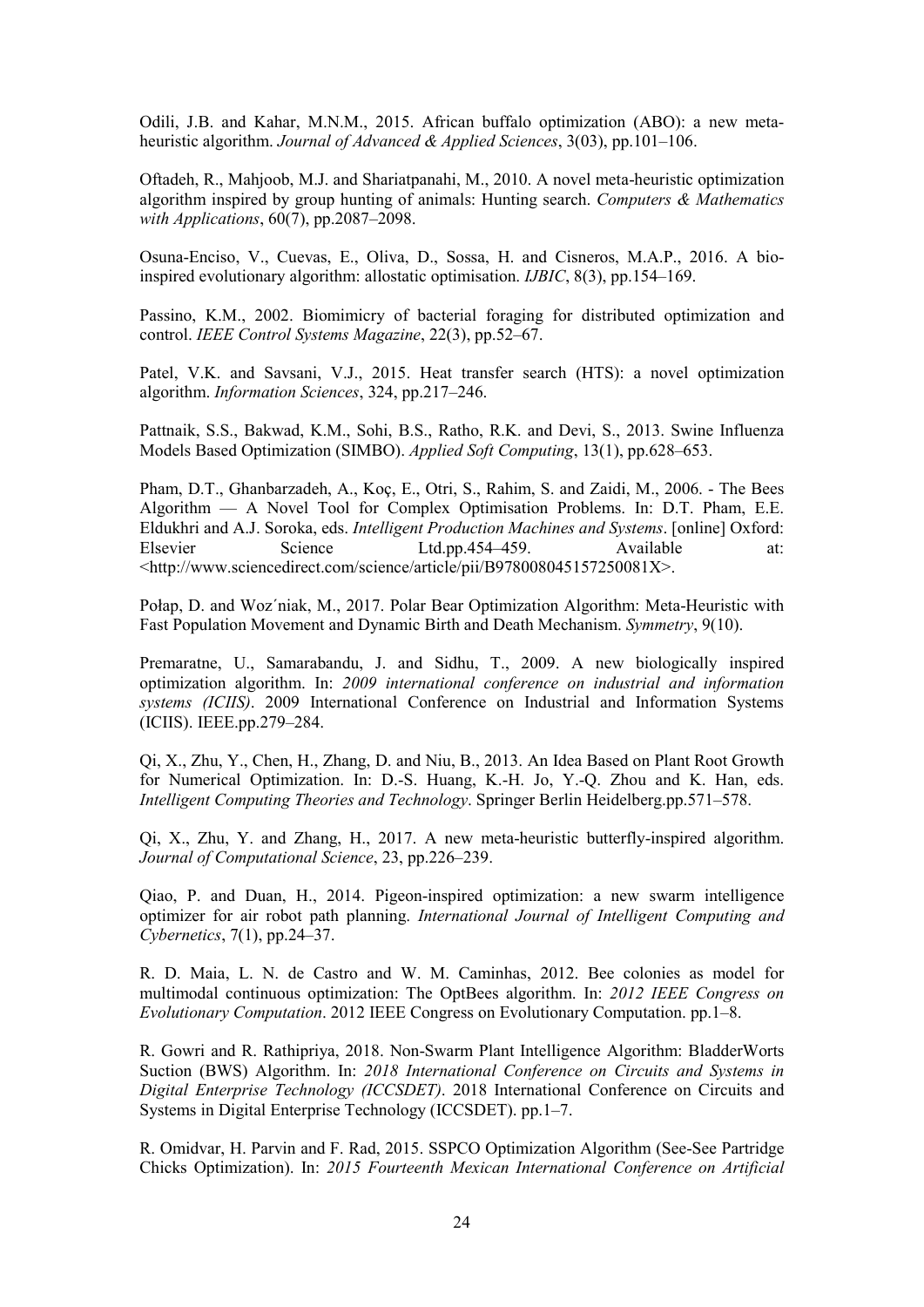*Intelligence (MICAI)*. 2015 Fourteenth Mexican International Conference on Artificial Intelligence (MICAI). pp.101–106.

Rabanal, P., Rodríguez, I. and Rubio, F., 2007. Using River Formation Dynamics to Design Heuristic Algorithms. In: S.G. Akl, C.S. Calude, M.J. Dinneen, G. Rozenberg and H.T. Wareham, eds. *Unconventional Computation*, Lecture Notes in Computer Science. Springer Berlin Heidelberg.pp.163–177.

Rajakumar, B.R., 2012. The Lion's Algorithm: A New Nature-Inspired Search Algorithm. *2nd International Conference on Communication, Computing & Security [ICCCS-2012]*, 6, pp.126–135.

Rashedi, E., Nezamabadi-pour, H. and Saryazdi, S., 2009. GSA: A Gravitational Search Algorithm. *Information Sciences*, 179(13), pp.2232–2248.

Rbouh, I. and Imrani, A.A.E., 2014. Hurricane-based Optimization Algorithm. *AASRI Procedia*, 6, pp.26–33.

S. Deb, S. Fong and Z. Tian, 2015. Elephant Search Algorithm for optimization problems. In: *2015 Tenth International Conference on Digital Information Management (ICDIM)*. 2015 Tenth International Conference on Digital Information Management (ICDIM). pp.249–255.

S. He, Q. H. Wu and J. R. Saunders, 2006. A Novel Group Search Optimizer Inspired by Animal Behavioural Ecology. In: *2006 IEEE International Conference on Evolutionary Computation*. 2006 IEEE International Conference on Evolutionary Computation. pp.1272– 1278.

S. He, Q. H. Wu and J. R. Saunders, 2009. Group Search Optimizer: An Optimization Algorithm Inspired by Animal Searching Behavior. *IEEE Transactions on Evolutionary Computation*, 13(5), pp.973–990.

S. Mohseni, R. Gholami, N. Zarei and A. R. Zadeh, 2014. Competition over Resources: A New Optimization Algorithm Based on Animals Behavioral Ecology. In: *2014 International Conference on Intelligent Networking and Collaborative Systems*. 2014 International Conference on Intelligent Networking and Collaborative Systems. pp.311–315.

S. Zangbari Koohi, N. A. W. Abdul Hamid, M. Othman and G. Ibragimov, 2019. Raccoon Optimization Algorithm. *IEEE Access*, 7, pp.5383–5399.

Sacco, W.F. and Oliveira, C.R.E.D., 2005. A New Stochastic Optimization Algorithm based on a Particle Collision Metaheuristic. In: *Proceedings of 6th WCSMO*. 6th World Congresses of Structural and Multidisciplinary Optimization. Rio de Janeiro, 30 May - 03 June 2005, Brazil.

Sadollah, A., Bahreininejad, A., Eskandar, H. and Hamdi, M., 2012. Mine blast algorithm for optimization of truss structures with discrete variables. *Computers & Structures*, 102–103, pp.49–63.

Salcedo-Sanz, S., Del Ser, J., Landa-Torres, I., Gil-López, S. and Portilla-Figueras, J.A., 2014. The Coral Reefs Optimization Algorithm: A Novel Metaheuristic for Efficiently Solving Optimization Problems. *The Scientific World Journal*, [online] 2014. Available at: <https://www.hindawi.com/journals/tswj/2014/739768/cta/> [Accessed 14 Jul. 2019].

Salhi, A. and Fraga, E.S., 2011. Nature-Inspired Optimisation Approaches and the New Plant Propagation Algorithm. [online] Proceedings of the The International Conference on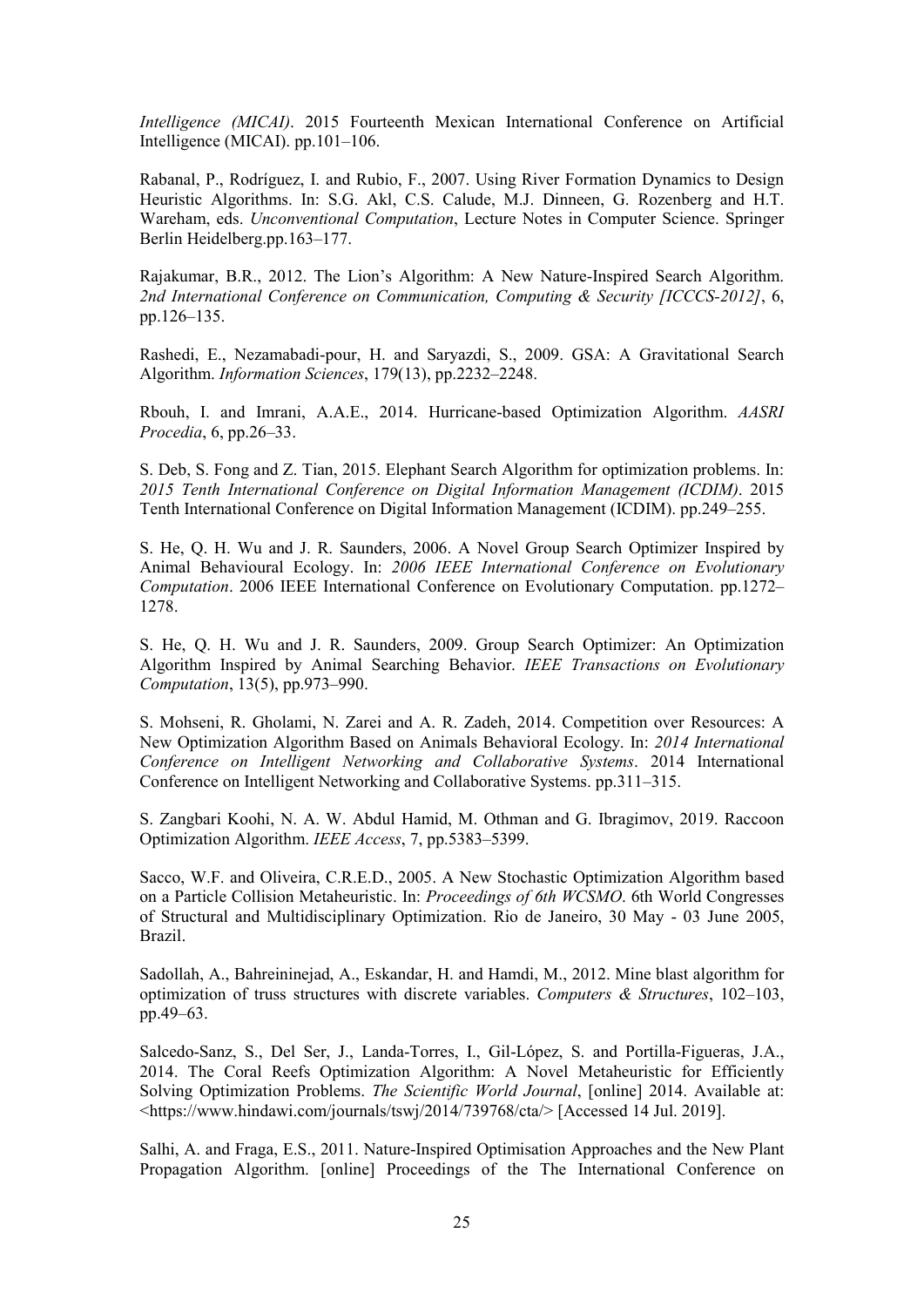Numerical Analysis and Optimization (ICeMATH ?11). Yogyakarta, Indonesia.p.K2?1-K2?8. Available at: <http://repository.essex.ac.uk/12110/> [Accessed 6 Jun. 2019].

Salimi, H., 2015. Stochastic Fractal Search: A powerful metaheuristic algorithm. *Knowledge-Based Systems*, 75, pp.1–18.

Salmani, M.H. and Eshghi, K., 2017. A Metaheuristic Algorithm Based on Chemotherapy Science: CSA. *Journal of Optimization*. [online] Available at: <https://www.hindawi.com/journals/jopti/2017/3082024/cta/> [Accessed 3 Jun. 2019].

Samareh Moosavi, S.H. and Khatibi Bardsiri, V., 2017. Satin bowerbird optimizer: A new optimization algorithm to optimize ANFIS for software development effort estimation. *Engineering Applications of Artificial Intelligence*, 60, pp.1–15.

Serani, A. and Diez, M., 2017. Dolphin Pod Optimization - A Nature-Inspired Deterministic Algorithm for Simulation-Based Design. In: *MOD*. Machine Learning, Optimization, and Big Data: Second International Workshop, MOD 2017. Volterra, Italy: Springer International Publishing.

Shadravan, S., Naji, H.R. and Bardsiri, V.K., 2019. The Sailfish Optimizer: A novel natureinspired metaheuristic algorithm for solving constrained engineering optimization problems. *Engineering Applications of Artificial Intelligence*, 80, pp.20–34.

Shah-Hosseini, H., 2011. Principal components analysis by the galaxy-based search algorithm: a novel metaheuristic for continuous optimisation. *International Journal of Computational Science and Engineering*, 6(1–2), pp.132–140.

Shamsaldin, A.S., Rashid, T.A., Al-Rashid Agha, R.A., Al-Salihi, N.K. and Mohammadi, M., 2019. Donkey and Smuggler Optimization Algorithm: A Collaborative Working Approach to Path Finding. *Journal of Computational Design and Engineering*. [online] Available at: <http://www.sciencedirect.com/science/article/pii/S2288430018303178>.

Shareef, H., Ibrahim, A.A. and Mutlag, A.H., 2015. Lightning search algorithm. *Applied Soft Computing*, 36, pp.315–333.

Shayanfar, H. and Gharehchopogh, F.S., 2018. Farmland fertility: A new metaheuristic algorithm for solving continuous optimization problems. *Applied Soft Computing*, 71, pp.728–746.

Shirzadi, M.T.M.H. and Bagheri, M.H., 2012. A novel meta-heuristic algorithm for numerical function optimization: Blind, naked mole-rats (BNMR) algorithm. *Scientific Research and Essays*, 7(41), pp.3566–3583.

Simon, D., 2008. Biogeography-based optimization. *IEEE transactions on evolutionary computation*, 12(6), pp.702–713.

Song, Y., Liu, L., Ma, H. and Vasilakos, A.V., 2012. Physarum Optimization: A New Heuristic Algorithm to Minimal Exposure Problem. In: *Proceedings of the 18th Annual International Conference on Mobile Computing and Networking*, Mobicom '12. [online] New York, NY, USA: ACM.pp.419–422. Available at: <http://doi.acm.org/10.1145/2348543.2348599>.

Subramanian, C., Sekar, A. and Subramanian, K., 2013. A new engineering optimization method: African wild dog algorithm. *International Journal of Soft Computing*, 8(3), pp.163– 170.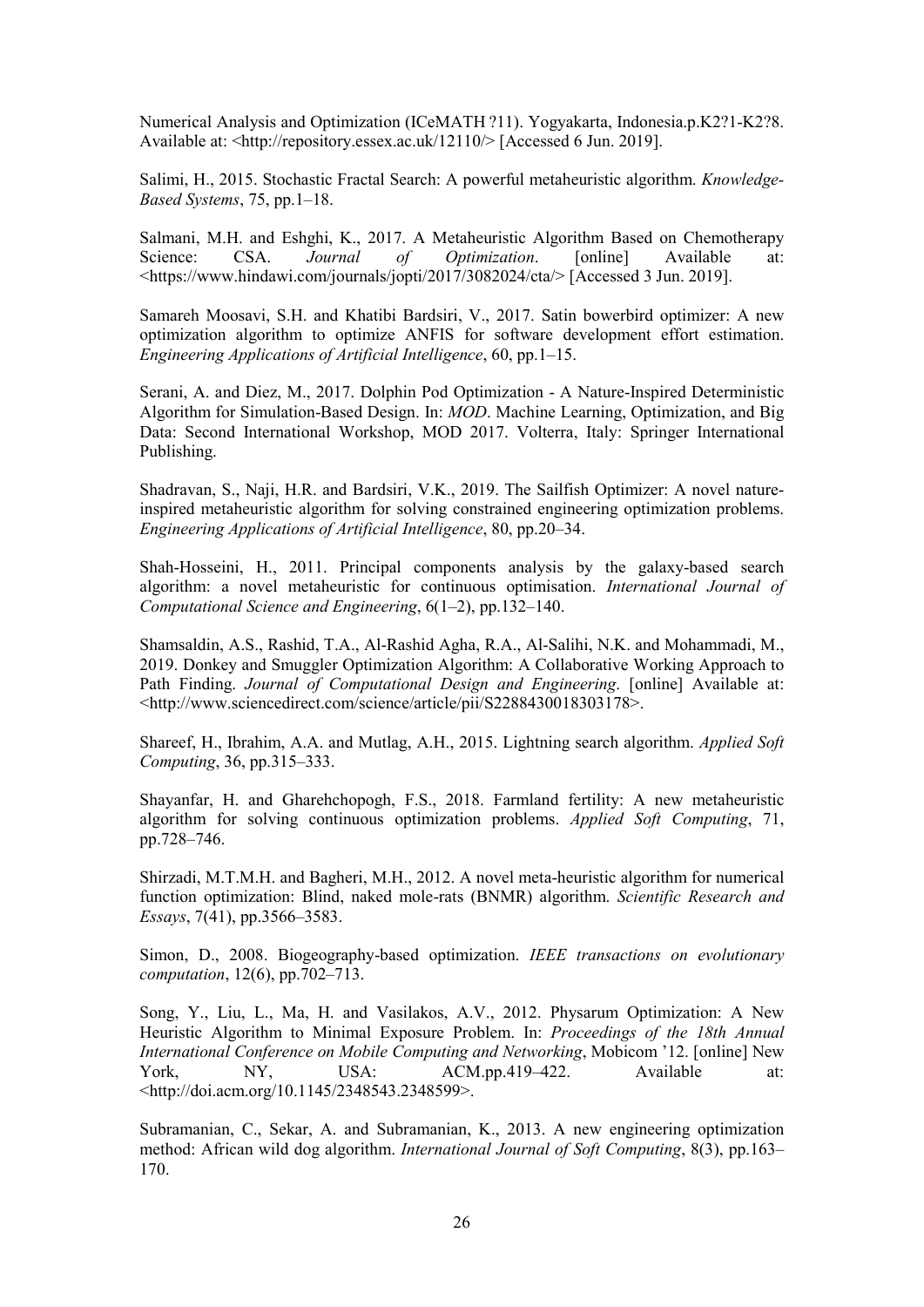Sulaiman, M. and Salhi, A., 2015. A Seed-Based Plant Propagation Algorithm: The Feeding Station Model. *The Scientific World Journal*. [online] Available at: <https://www.hindawi.com/journals/tswj/2015/904364/abs/> [Accessed 6 Jun. 2019].

Sulaiman, M.H., Mustaffa, Z., Saari, M.M., Daniyal, H., Musirin, I. and Daud, M.R., 2018. Barnacles Mating Optimizer: An Evolutionary Algorithm for Solving Optimization. In: *2018 IEEE International Conference on Automatic Control and Intelligent Systems (I2CACIS)*. IEEE.pp.99–104.

Sur, C., Sharma, S. and Shukla, A., 2013. Egyptian vulture optimization algorithm–a new nature inspired meta-heuristics for knapsack problem. In: *The 9th International Conference on Computing and InformationTechnology (IC2IT2013)*. Springer.pp.227–237.

Sur, C. and Shukla, A., 2013. New Bio-inspired Meta-Heuristics - Green Herons Optimization Algorithm - for Optimization of Travelling Salesman Problem and Road Network. In: B.K. Panigrahi, P.N. Suganthan, S. Das and S.S. Dash, eds. *Swarm, Evolutionary, and Memetic Computing*. Springer International Publishing.pp.168–179.

T. C. Havens, C. J. Spain, N. G. Salmon and J. M. Keller, 2008. Roach Infestation Optimization. In: *2008 IEEE Swarm Intelligence Symposium*. 2008 IEEE Swarm Intelligence Symposium. pp.1–7.

Tahani, M. and Babayan, N., 2018. Flow Regime Algorithm (FRA): a physics-based metaheuristics algorithm. *Knowledge and Information Systems*. [online] Available at: <https://doi.org/10.1007/s10115-018-1253-3>.

Taherdangkoo, M., Yazdi, M. and Bagheri, M.H., 2012. Stem Cells Optimization Algorithm. In: D.-S. Huang, Y. Gan, P. Premaratne and K. Han, eds. *Bio-Inspired Computing and Applications*. Springer Berlin Heidelberg.pp.394–403.

Tang, D., Dong, S., Jiang, Y., Li, H. and Huang, Y., 2015. ITGO: Invasive tumor growth optimization algorithm. *Applied Soft Computing*, 36, pp.670–698.

Tang, R., Fong, S., Yang, X. and Deb, S., 2012. Wolf search algorithm with ephemeral memory. In: *Seventh International Conference on Digital Information Management (ICDIM 2012)*. Seventh International Conference on Digital Information Management (ICDIM 2012). pp.165–172.

Tang, W.J., Wu, Q.H. and Saunders, J.R., 2007. A bacterial swarming algorithm for global optimization. In: *2007 IEEE Congress on Evolutionary Computation*. 2007 IEEE Congress on Evolutionary Computation. pp.1207–1212.

Tawfeeq, M.A., 2012. Intelligent Algorithm for Optimum Solutions Based on the Principles of Bat Sonar. *arXiv:1211.0730 [cs]*. [online] Available at: <http://arxiv.org/abs/1211.0730> [Accessed 17 Apr. 2019].

Teodorovic, D. and Dell'Orco, M., 2005. Bee colony optimization–a cooperative learning approach to complex transportation problems. *Advanced OR and AI methods in transportation*, 51, p.60.

Tilahun, S.L. and Ong, H.C., 2013. Prey-Predator Algorithm: A New Metaheuristic Algorithm for Optimization Problems. *International Journal of Information Technology & Decision Making*, 14(06), pp.1331–1352.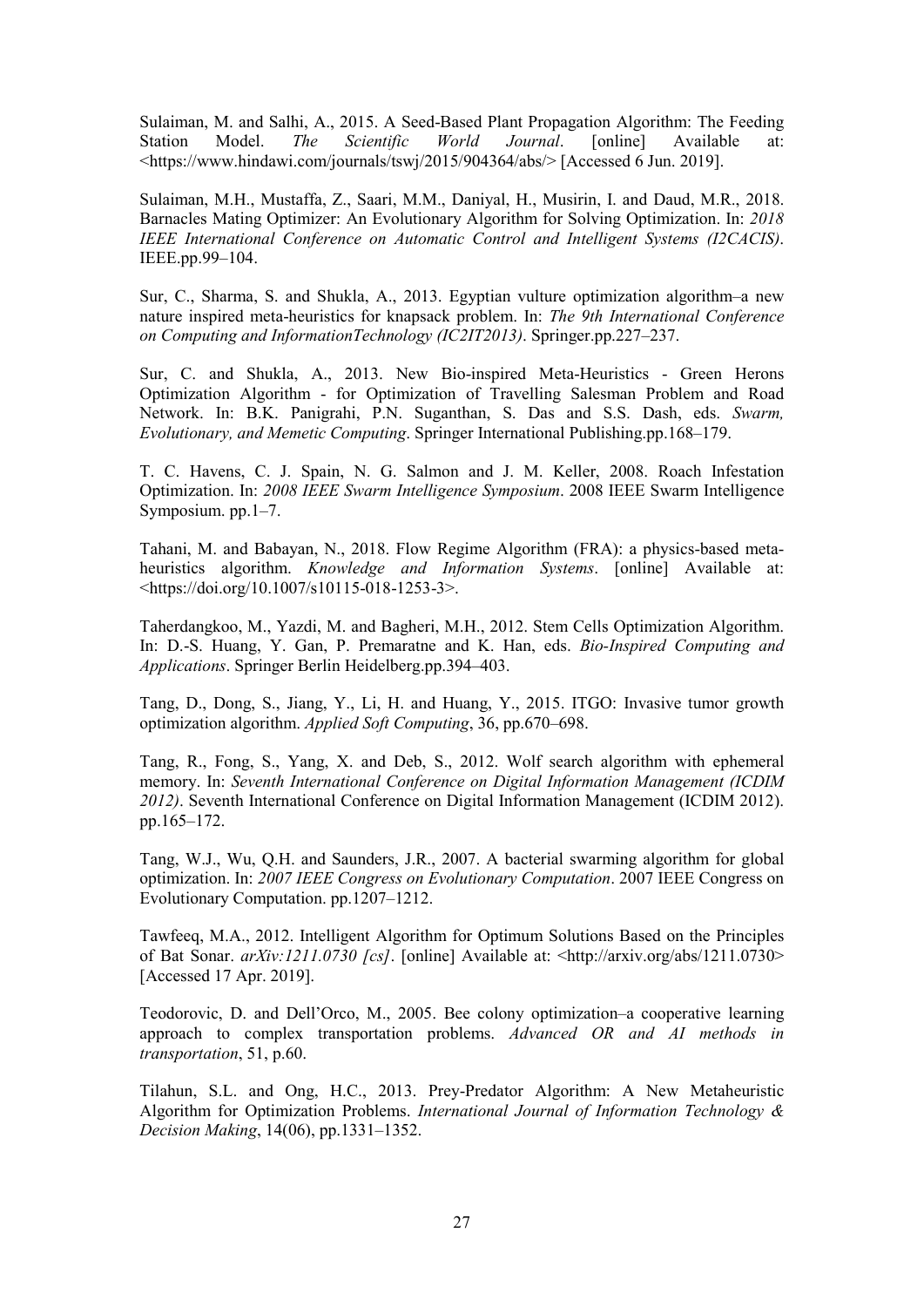Ting, T.O., Man, K.L., Guan, S.-U., Nayel, M. and Wan, K., 2012. Weightless Swarm Algorithm (WSA) for Dynamic Optimization Problems. In: J.J. Park, A. Zomaya, S.-S. Yeo and S. Sahni, eds. *Network and Parallel Computing*, Lecture Notes in Computer Science. Springer Berlin Heidelberg.pp.508–515.

Tripathi, A.K., Sharma, K. and Bala, M., 2019. Military Dog Based Optimizer and its Application to Fake Review. [online] Available at: <https://arxiv.org/abs/1909.11890>.

Tzanetos, A. and Dounias, G., 2017. A New Metaheuristic Method for Optimization: Sonar Inspired Optimization. In: G. Boracchi, L. Iliadis, C. Jayne and A. Likas, eds. *Engineering Applications of Neural Networks*. Springer International Publishing.pp.417–428.

Uymaz, S.A., Tezel, G. and Yel, E., 2015. Artificial algae algorithm (AAA) for nonlinear global optimization. *Applied Soft Computing*, 31, pp.153–171.

Varaee, H. and Ghasemi, M.R., 2017. Engineering optimization based on ideal gas molecular movement algorithm. *Engineering with Computers*, 33(1), pp.71–93.

Vasconcelos Segundo, E.H. de, Mariani, V.C. and Santos Coelho, L. dos, 2019. Design of heat exchangers using falcon optimization algorithm. *Applied Thermal Engineering*. [online] Available at: <http://www.sciencedirect.com/science/article/pii/S1359431119301644>.

W. Cai, W. Yang and X. Chen, 2008. A Global Optimization Algorithm Based on Plant Growth Theory: Plant Growth Optimization. In: *2008 International Conference on Intelligent Computation Technology and Automation (ICICTA)*. 2008 International Conference on Intelligent Computation Technology and Automation (ICICTA). pp.1194–1199.

Wang, B., Jin, X. and Cheng, B., 2012. Lion pride optimizer: An optimization algorithm inspired by lion pride behavior. *Science China Information Sciences*, 55(10), pp.2369–2389.

Wang, G.-G., Deb, S. and Coelho, L. dos S., 2015a. Elephant herding optimization. In: *2015 3rd International Symposium on Computational and Business Intelligence (ISCBI)*.  $IEEE.py.1-5.$ 

Wang, G.-G., Deb, S. and Coelho, L.D.S., 2015b. Earthworm optimization algorithm: a bioinspired metaheuristic algorithm for global optimization problems. *International Journal of Bio-Inspired Computation*, 7, pp.1–23.

Wang, G.-G., Deb, S. and Cui, Z., 2015. Monarch butterfly optimization. *Neural Computing and Applications*. [online] Available at: <https://doi.org/10.1007/s00521-015-1923-y> [Accessed 11 Apr. 2019].

Wang, P., Zhu, Z. and Huang, S., 2013. Seven-Spot Ladybird Optimization: A Novel and Efficient Metaheuristic Algorithm for Numerical Optimization. *The Scientific World Journal*. [online] Available at: <https://www.hindawi.com/journals/tswj/2013/378515/cta/> [Accessed 6 Jun. 2019].

Wang, T., Yang, L. and Liu, Q., 2018. Beetle Swarm Optimization Algorithm:Theory and Application. *arXiv:1808.00206 [cs]*. [online] Available at: <http://arxiv.org/abs/1808.00206> [Accessed 17 Apr. 2019].

Wedde, H.F., Farooq, M. and Zhang, Y., 2004. BeeHive: An Efficient Fault-Tolerant Routing Algorithm Inspired by Honey Bee Behavior. In: M. Dorigo, M. Birattari, C. Blum, L.M. Gambardella, F. Mondada and T. Stützle, eds. *Ant Colony Optimization and Swarm Intelligence*. Springer Berlin Heidelberg.pp.83–94.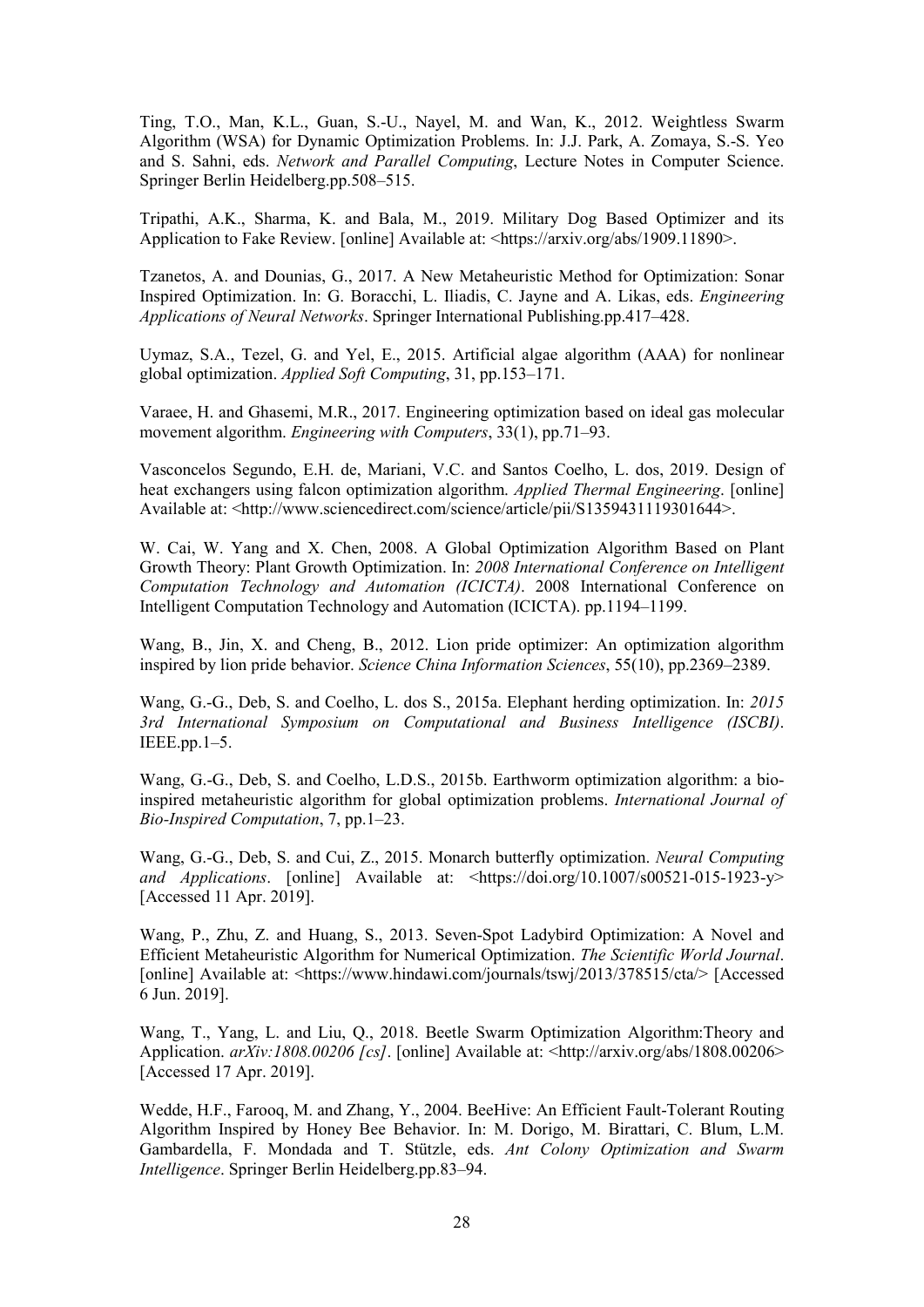Wedyan, A., Whalley, J. and Narayanan, A., 2017. Hydrological cycle algorithm for continuous optimization problems. *Journal of Optimization*, [online] 2017. Available at: <https://doi.org/10.1155/2017/3828420>.

Wu, H.-S. and Zhang, F.-M., 2014. Wolf pack algorithm for unconstrained global optimization. *Mathematical Problems in Engineering*, [online] 2014. Available at: <https://www.hindawi.com/journals/mpe/2014/465082/cta/>.

Wu, S.-J. and Wu, C.-T., 2015. A bio-inspired optimization for inferring interactive networks: Cockroach swarm evolution. *Expert Systems with Applications*, 42(6), pp.3253–3267.

Wu, T., Yao, M. and Yang, J., 2016. Dolphin swarm algorithm. *Frontiers of Information Technology & Electronic Engineering*, 17(8), pp.717–729.

X. Yang and Suash Deb, 2009. Cuckoo Search via Lévy flights. In: *2009 World Congress on Nature & Biologically Inspired Computing (NaBIC)*. 2009 World Congress on Nature & Biologically Inspired Computing (NaBIC). pp.210–214.

Xie, L., Zeng, J. and Cui, Z., 2009. Using artificial physics to solve global optimization problems. In: *2009 8th IEEE International Conference on Cognitive Informatics*. 2009 8th IEEE International Conference on Cognitive Informatics. pp.502–508.

Y. Shiqin, J. Jianjun and Y. Guangxing, 2009. A Dolphin Partner Optimization. In: *2009 WRI Global Congress on Intelligent Systems*. 2009 WRI Global Congress on Intelligent Systems. IEEE.pp.124–128.

Yadav, A., 2019. AEFA: Artificial electric field algorithm for global optimization. *Swarm and Evolutionary Computation*.

Yan, G.-W. and Hao, Z.-J., 2013. A novel optimization algorithm based on atmosphere clouds model. *International Journal of Computational Intelligence and Applications*, 12(01), p.1350002.

Yang, X.-S., 2009. Firefly Algorithms for Multimodal Optimization. In: O. Watanabe and T. Zeugmann, eds. *Stochastic Algorithms: Foundations and Applications*. Springer Berlin Heidelberg.pp.169–178.

Yang, X.-S., 2010. A New Metaheuristic Bat-Inspired Algorithm. In: J.R. González, D.A. Pelta, C. Cruz, G. Terrazas and N. Krasnogor, eds. *Nature Inspired Cooperative Strategies for Optimization (NICSO 2010)*, Studies in Computational Intelligence. [online] Berlin, Heidelberg: Springer Berlin Heidelberg.pp.65–74. Available at: <https://doi.org/10.1007/978-3-642-12538-6\_6> [Accessed 11 Apr. 2019].

Yang, X.-S., 2012. Flower Pollination Algorithm for Global Optimization. In: J. Durand-Lose and N. Jonoska, eds. *Unconventional Computation and Natural Computation*. Springer Berlin Heidelberg.pp.240–249.

Yazdani, M. and Jolai, F., 2016. Lion optimization algorithm (LOA): a nature-inspired metaheuristic algorithm. *Journal of computational design and engineering*, 3(1), pp.24–36.

Yong, W., Tao, W., Cheng-Zhi, Z. and Hua-Juan, H., 2016. A New Stochastic Optimization Approach — Dolphin Swarm Optimization Algorithm. *International Journal of Computational Intelligence and Applications*, 15(02), p.1650011.